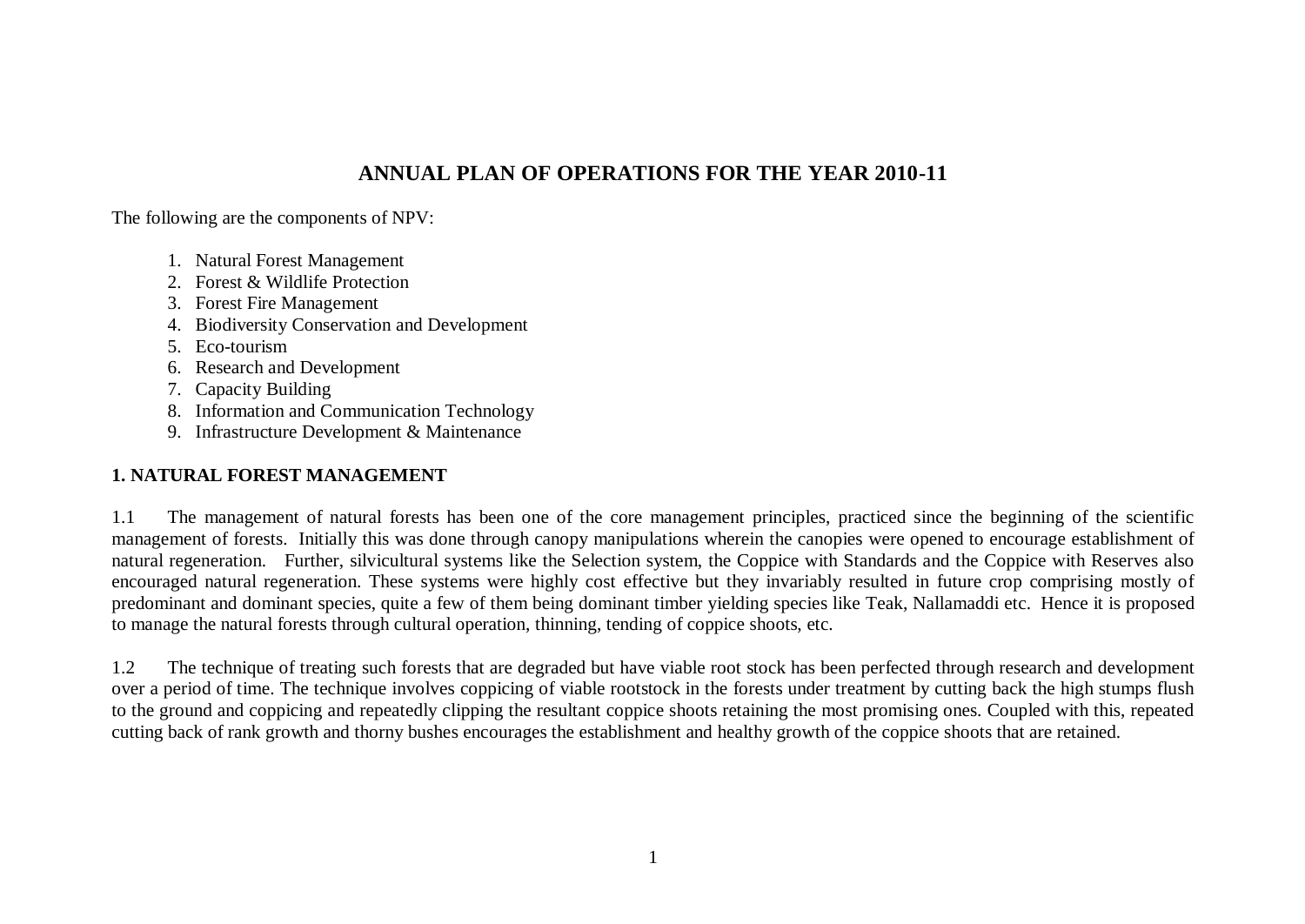1.3 Areas rich in bamboo resources are treated for decongestion, saucer weeding and mounding operations for the bamboo clumps, fire and grazing management works. The results of these practices are quite encouraging. They too are cost effective. This year it is proposed to treat (5714) ha. of natural bamboo forests.

1.4 Impressive teak plantations have been raised in the past by the Forest Department by converting less valuable miscellaneous forests as pure teak stands. The rough total area of teak plantations in Andhra Pradesh are about 50,000 hectars. In accordance with the scientific management prescriptions, these plantations need periodic thinning and maintenance. Due to lack of regular budget, no maintenance of plantations was done. Hence under this component silvicultural treatment of about 3000 ha. of teak plantations is proposed this year.

1.5 Of the 65,000 Sq.Kms. of forests in A.P. 10% is having dense growth of forest vegetation and roughly 20,000 Sq.Kms. of area is degraded, open with very little root stock. These are basic areas close to villages and because of severe biotic pressure, the forest has become open and degraded. To improve the stocking in these open areas it is proposed to regenerate the area with good plantations by raising teak, red sanders and eucalyptus clones in about 3000 ha. annually.

### **2. FOREST & WILDLIFE PROTECTION**

2.1 The forests of the State comprising of many valuable species are subjected to smuggling of timber, encroachment of forest areas, annual forest fires, illicit mining activities and poaching of Wildlife. To maintain ecosystem, and to save the Flora and Fauna from extinction it is necessary to maintain the Biodiversity by proper maintenance and protection of the forests.

2.2 In Andhra Pradesh the area of forests under a Beat officer on average is around 30 Sq Kms. With the population getting multiplied every year the pressure on forests is ever increasing. A Beat officer who is in-charge of such a large chunk of area with precious wealth existing in it is unable to tackle the growing menace of illicit smuggling, encroachment etc., without necessary support to be extended to him. In order to maintain the fragile ecosystem for the benefit of human beings and to manage timber, Minor Forest Produce and Herbal medicinal products on sustainable basis in addition to ensure soil and moisture conservation it is necessary to protect the existing forests effectively.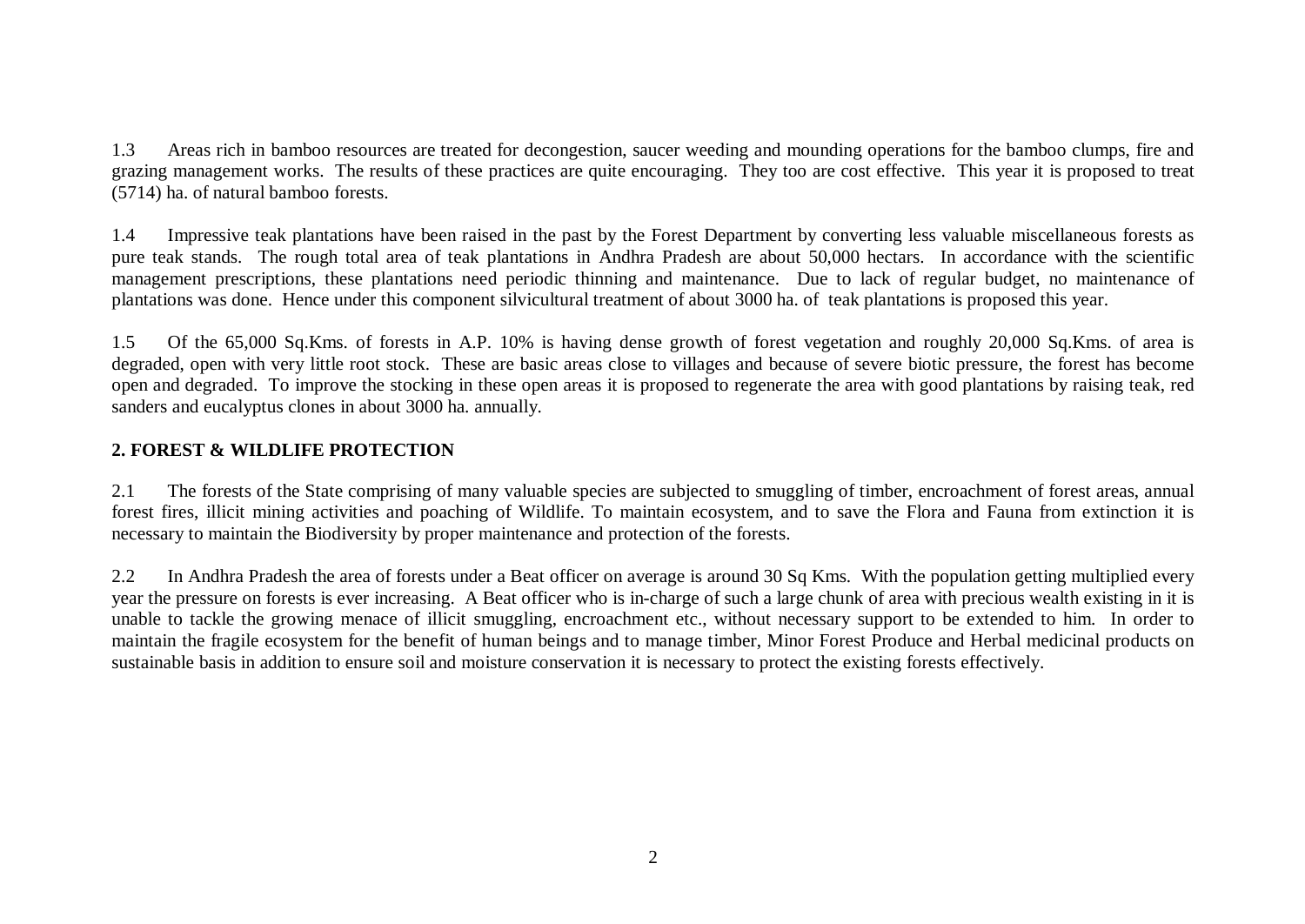#### **2.3 Following are the interventions**

#### **2.3.1 Strike Force:**

It is not possible for the lone Beat officer to conduct raids and apprehend the offenders especially in the vulnerable forest areas. Therefore it is felt necessary to involve and utilize the services of protection watchers by establishing a Strike force in vulnerable forest ranges for patrolling the forest areas and to curb the smuggling activities and cater to the situational needs for forest protection. Accordingly (75) nos. of forest strike forces consisting of (5) protection watchers in each striking force headed by a Forest Section Officer / Dy. Range Officer are proposed.

#### **2.3.2 Base Camps**

It addition to the Striking force, it is proposed to establish Base camps in vulnerable forest areas for ensuring effective control over the protection of forests. A team of (5) protection watchers will man a base camp. The protection watchers, who will stay with the base camp inside the forest areas, will move from place to place, gather the information and assist the department in effective protection of the forests. Basing on the importance (175) nos. of base camps are being established and maintained during the current financial year.

#### **2.3.3 Mobility:**

It is necessary to improve the mobility of the protection staff engaged in the protection and management of forests. Especially in important forest bearing areas like red sanders in Chittoorr and Kadapa Districts and teak forests in Telangana regions it is very essential that the local field staff i.e. FROs are provided with fast moving and forest track negotiating vehicles like Jeeps. It is proposed to provide diesel jeeps to all Forest Range Officers (Territorial and Wildlife), Sub-Divisional Forest Officers / Asst. Conservator of Forests (Territorial and Wildlife), Divisional Forest Officers (Territorial and Wildlife) and Divisional Forest Officers (Flying Squad Party) with new vehicles. The replaced vehicles in good condition will be allotted to the FROs / DFOs of special duty. It is proposed to procure (340) vehicles to improve the mobility in the field.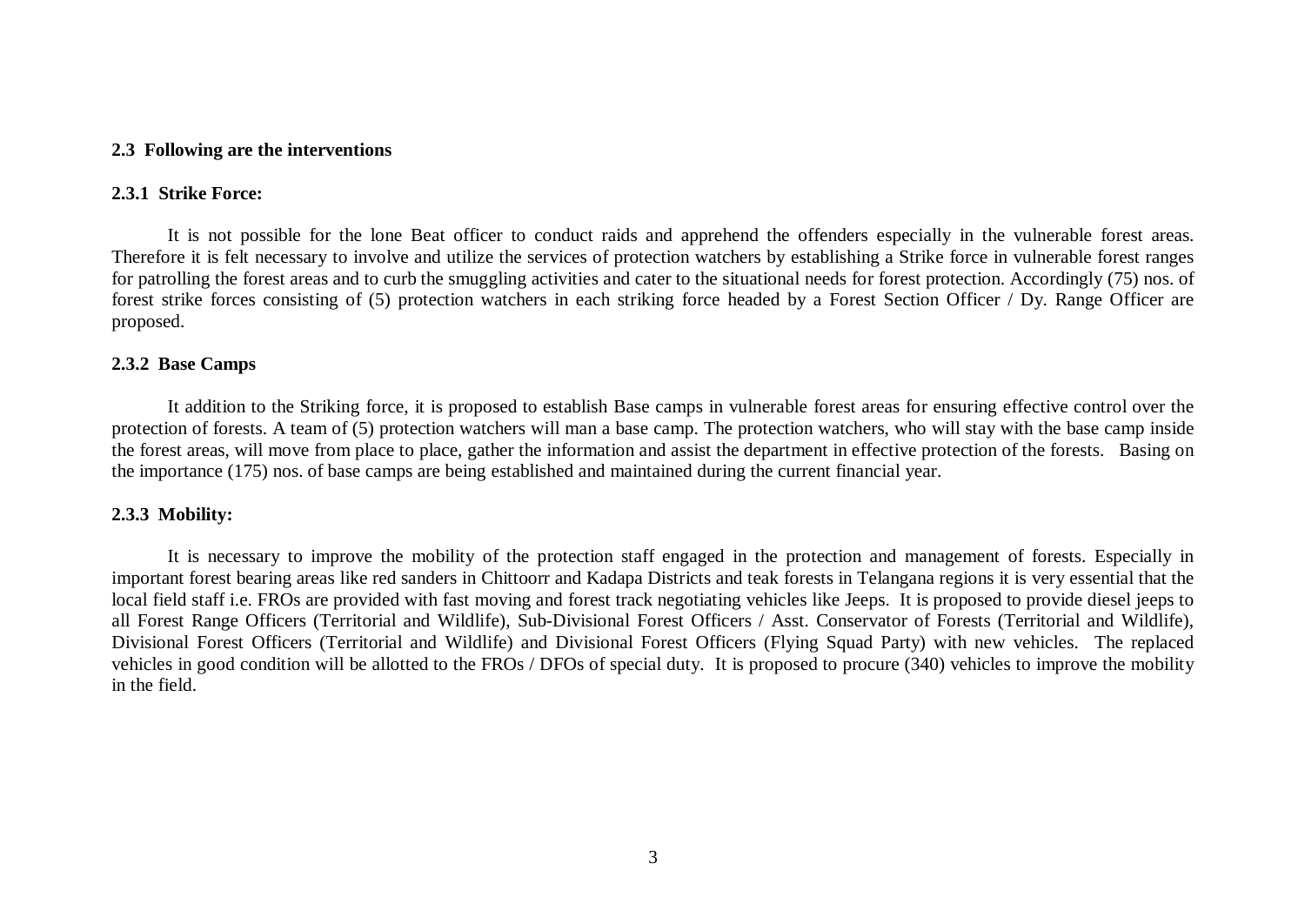#### **2.3.4 Communication:**

Communication facilities like mobile phones and wireless sets play vital role for detecting the offences and in initiating prompt action against the illegal activities. Since, the officers and FRO's are already provided with the cell phones, it is proposed to provide mobile phone SIM card and fixed monthly rental and call charges to all the frontline staff starting from DRO/FSO to FBO/ABO.

#### **2.3.5 Seizures and Safe Guarding Forest Produce and meeting incidentals:**

In the process of investigation of the offences, it is necessary to safeguard the seizures like vehicles, carts, boats and tools in addition to the forest produce involved besides providing incidental expenses for the accused person taken into custody by the forest staff. Therefore the provision for the same is included in the APO.

#### **2.3.6 Strengthening and maintenance of Check Posts:**

In order to restrict the movement of suspicious vehicles inside the forest areas and to facilitate their checking, it is necessary to plug the vulnerable routes by erecting barriers and check posts at strategic locations in side and at the fringe of the forest areas besides strengthening the existing check posts. Accordingly provision for (155) nos. check posts under this component is included in the current financial year.

#### **2.3.7 Construction of Protection Walls in Urban Areas**

During the recent times the land value in urban locations in general and around Hyderabad, Rajahmundry, Tirupathi and Vishakapatnam cities in particular has increased to unprecedented extent. It is pertinent to mention that every square yard of land is valued at a few thousands of rupees making it highly susceptible to encroachment and occupation by various groups. Under the circumstances mere demarcation of the boundary by erecting boundary pillars would not be fool proof to arrest such illegal occupations at such strategic locations where the land value is abnormally high. It is essential to construct permanent wall along the boundary where ever necessary. Considering the above said aspects, it is contemplated to construct 31 kms of protection wall in Urban Forest Block at a total cost of Rs.699.72 lakhs.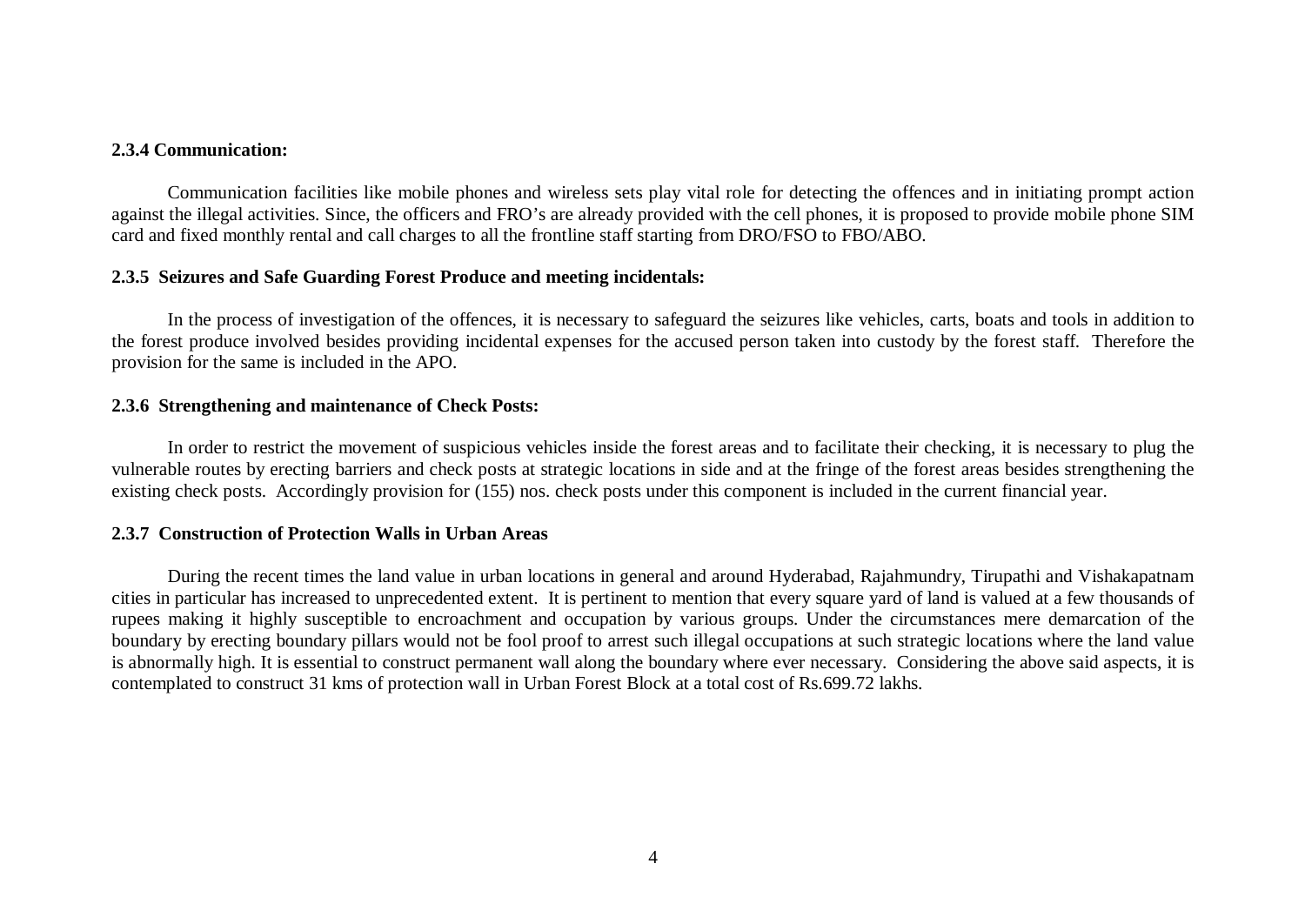#### **2.3.8 Insurance Cover to the protection staff**

During the patrolling and protection of forests the protection staff are exposed to the danger of accidental injuries some time resulting even in death.

Under the State CAMPA scheme for providing accidental / death insurance cover for protection duty staff, it is proposed to create a separate account in the bank and deposit Rs.100.00 lakhs (Fixed Deposit) to meet accidental / death insurance cover for protection duty staff. The following norms are proposed for payment of ex-gratia for protection watchers, animal trackers and other contractual forest staff and forest staff on field duty

| <b>Norms</b>                              | <b>Payment of Ex-gratia</b>                 |
|-------------------------------------------|---------------------------------------------|
| Loss of life (protection watchers,        | Rs.1.00 lakh                                |
| animal trackers, other contractual forest |                                             |
| staff and forest staff on field duty)     |                                             |
| Injuries to victims (grievous injury      | Rs.50,000 plus actual cost of treatment     |
| falling within Sec 320 of IPC for         | shall be paid on production of medical bill |
| protection watchers, animal trackers      | certified by a Govt. Doctor not below the   |
| and other contractual forest staff on     | rank of Asst. Civil Surgeon                 |
| field duty)                               |                                             |
| injury (protection<br>Minor<br>watchers,  | Actual cost of treatment shall be paid on   |
| animal trackers and other contractual     | production of medical bill certified by a   |
| forest staff on field duty)               | Govt. Doctor not below the rank of Asst.    |
|                                           | Civil Surgeon plus actual wages for the     |
|                                           | period person is under care due to          |
|                                           | sustaining injury                           |

#### **2.3.9 Legal Charges**

The forest offences involve lot of legal expenses for fighting the cases in the courts and accordingly a provision has been made for the same in the APO.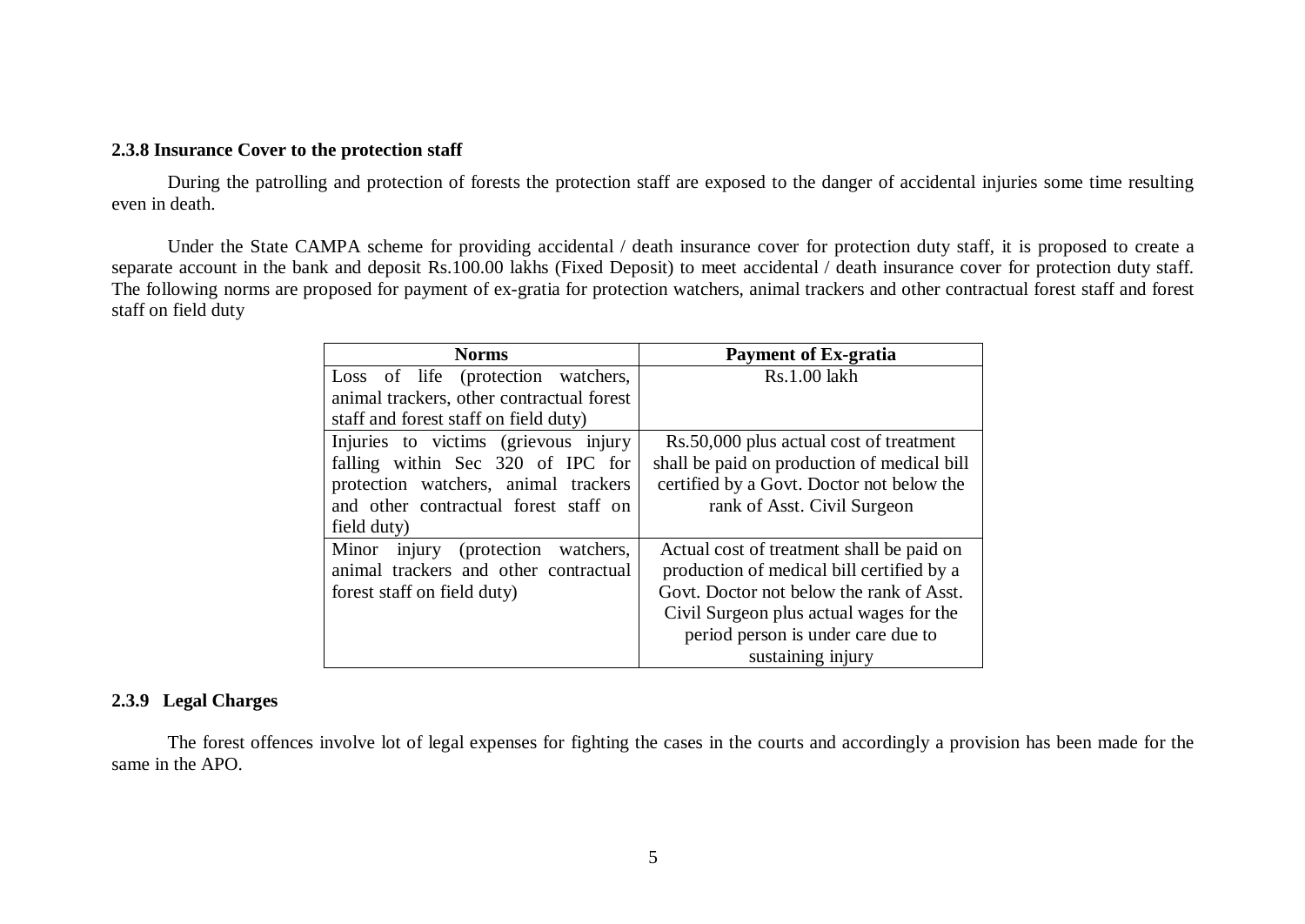### **3. FOREST FIRE MANAGEMENT**

3.1 The forest areas in Andhra Pradesh are deciduous and are subjected to annual fires in summer season. Due to the annual fires, the leaf litter and young regeneration get burnt making the forest areas devoid of humus and natural regeneration. The forest fires affect the soil fertility and causes loss of biodiversity. In the light of the above fire control assumes lot of importance. It is in this context that fire control and management have been included as an important component under the APO. The Protection of vegetation in forest areas from fire damage is essential. The following measures are proposed under this component

- $\checkmark$  Maintenance of (6000) Kms of fire lines and control burning along extraction / bridle paths
- $\checkmark$  Construction of (18) nos. of fire watch towers
- $\checkmark$  Procurement of fire extinguishing equipments
- $\checkmark$  Organization of awareness campaigns and incentives to villagers in event of non-occurrence of fire in fire-prone zones
- $\checkmark$  Fire extinguishing operations

### **4. BIODIVERSITY CONSERVATION AND DEVELOPMENT OF PROTECTED AREAS**

*4.1* Andhra Pradesh State is endowed with rich flora and fauna with about 5000 plant species, 500 bird species, 100 Mammalian species and more than 100 reptilian species. In-situ conservation measures are takenup by notifying (21) Wildlife Sanctuaries and (6) National Parks covering 13005 Sq.Kms of Reserve Forest area i.e. 4.72% of the Geographical area of the State. The Ex-situ conservation is done through establishment and development of (4) Zoological Parks, deer parks, orphanages and sacred groves in the State as per the guidelines of Central Zoo Authority.

*4.2* Development in terms of population explosion, Agricultural expansion in non-traditional areas, rapid growth of Industries, power lines, quarrying and Irrigation Projects caused serious pressures on the wildlife habitats and many rare and endangered species are at the risk of near extinction locally, in spite of best efforts of the department for their protection and development.

*4.3* There is an urgent need to take immediate steps to improve the wildlife habitats and strengthen the protection mechanism aiming at key and endangered species in all the Protected Areas of the State. Like-wise conservation breeding and Wildlife education is envisaged through the Zoo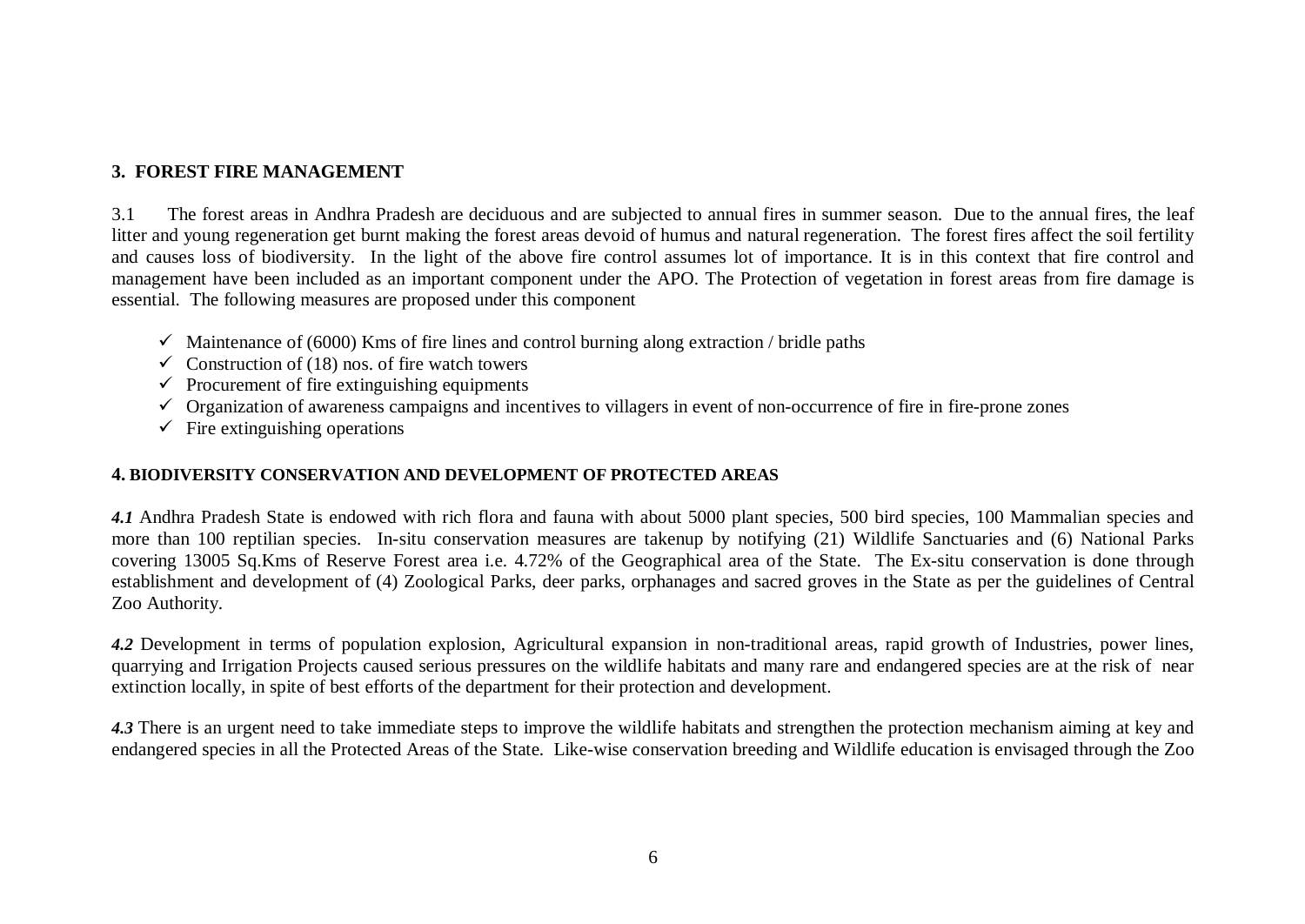Parks. Massive awareness and Education among people about Ecological balance and conservation of Biodiversity is the need of the day. Site specific need based approach is desired in implementing new schemes to achieve the objectives.

*4.4* Keeping in view the broad objectives of Biodiversity Conservation and Management of Protected areas, the following interventions are proposed in the APO.

- $\checkmark$  Wildlife Habitat Improvement
- $\checkmark$  Man-animal Conflict Reduction
- $\checkmark$  Wildlife Protection & Anti-poaching Measures
- $\checkmark$  Wildlife Research & Data collection
- $\checkmark$  Improvement & Maintenance of Zoological Parks
- $\checkmark$  Improvement & Maintenance of Deer Parks & Animal Complexes
- $\checkmark$  Development of Breeding & Orphanage Homes
- $\checkmark$  Environmental Extension & Education

## **5. ECOTOURISM**

Ecotourism will be encouraged in the protected areas during following the National Eco-tourism Policy and Guidelines. Potential sites in each of the Protected Areas will be identified and eco-friendly initiatives in ethnic style will be taken up to promote the tourism.

## **6. RESEARCH AND DEVELOPMENT**

6.1 Research constitutes paramount component of any organization for delivering the desired output which when operationalized in the field gives spectacular increase in the productivity both quantitatively and qualitatively. Therefore it is quite necessary to develop a suitable package of the research output for transferring to the field for the large scale adoption.

6.2 The role of Technology improvement – Research in Forestry sector has assumed a great significance in the recent past as the man, of late, has realized the importance of forestry in maintaining ecological balance and its role in poverty alleviation programmes.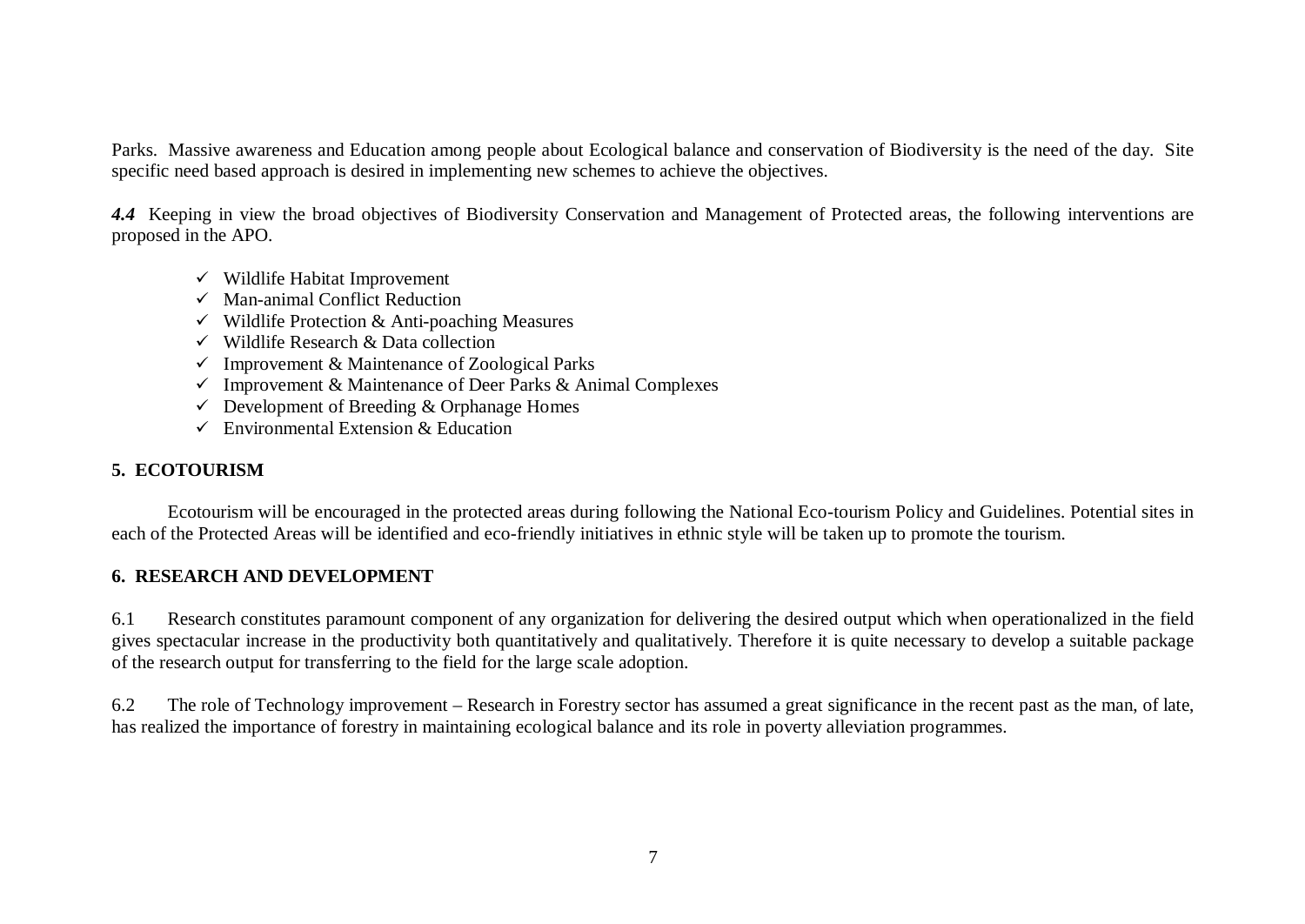6.3 The Department has already taken up many initiatives such as the improvement of planting stock, development and introduction of operational clonal forestry, comprehensive tree improvement programme with Teak, domestication of hitherto neglected indigenous non Teak hardwood timber species, developing new packages for cultivation of a variety of Short Rotation Woody species, selection and release of improved varieties of several NTFP species, progressive genetic upgradation of seed sources by various methods like selection of phenotypically better seed stands, conversion of seed stands to seed production areas by culling and intensive management, augmentation of the production of seeds, seed testing, selection of Plus Trees, establishment of Clonal Seed Orchards, Seedling Seed Orchards-cum-progeny tests, CMAs, clonal tests etc. Further efforts have also been made to transfer technology through interactive seminars, study tours, trainings, field demonstration, publications etc. to ensure that the results of research are disseminated and applied in the field.

6.4 To continue and strengthen the initiatives already taken by the Department, the following interventions are proposed in the APO.

- $\checkmark$  Planting stock improvement
- $\checkmark$  Clonal forestry research
- $\checkmark$  Seed technology
- $\checkmark$  Strengthening laboratory facilities
- $\checkmark$  Conservation of Eastern Ghat flora
- $\checkmark$  Developing Tissue culture seedlings

## **7. CAPACITY BUILDING**

**7.1** Training and Capacity building activities form an integral part of the human resource development of the department.

**7.2** The AP Forest Academy, Dulapally is the state level centre for training the personnel of Forest Department, representatives of NGOs and Vana Samrakshana Samithies (VSSs) on forest management. Training programmes are also conducted for the functionaries of other Departments such as Panchayat Raj, Animal Husbandry, Irrigation, Rural Development, Municipal Administration Departments on Forestry and Geomatics related topics. Trainings are also organized for the staff of Forest Departments of other states and compulsory training courses for IFS officers.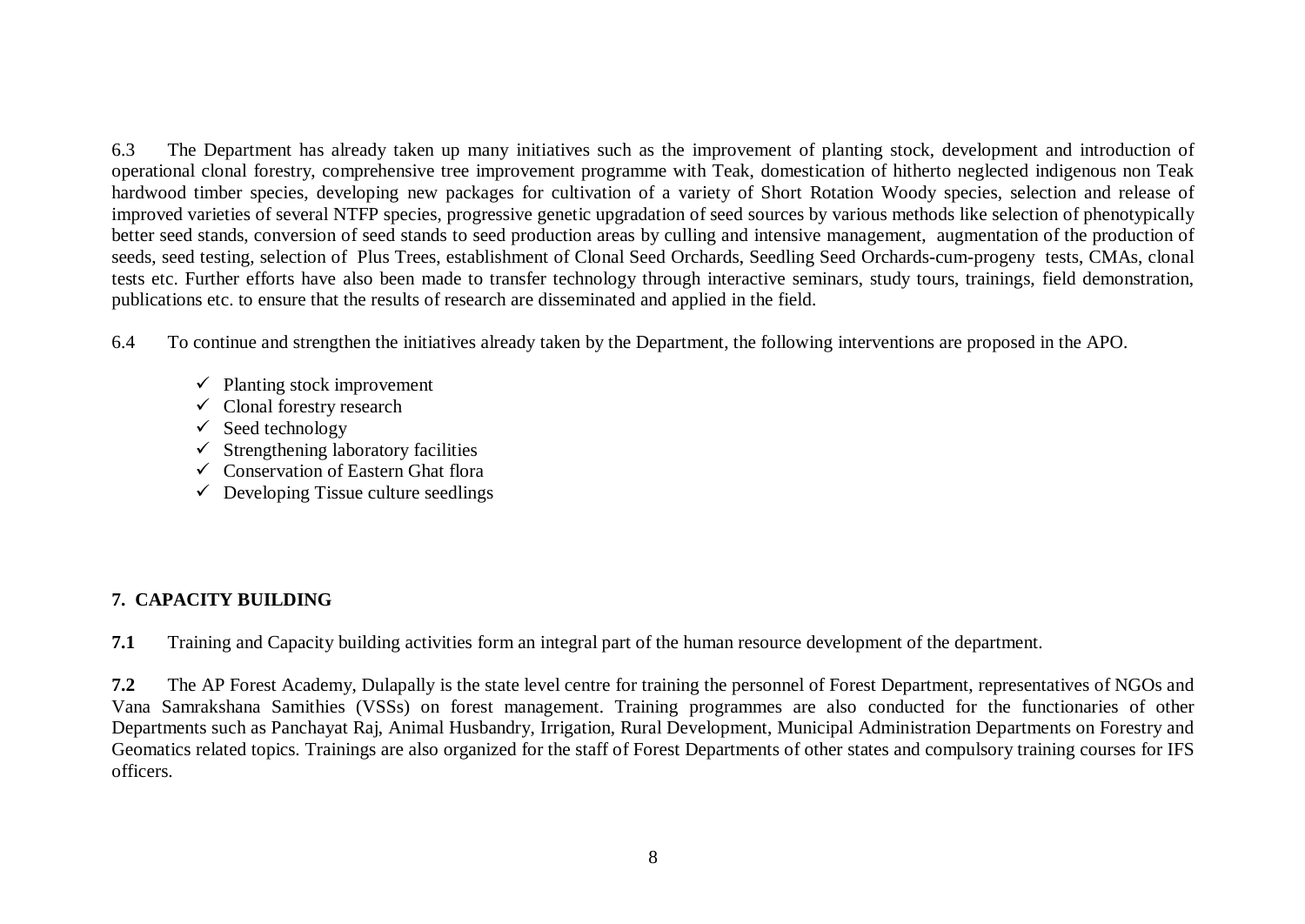**7.3** The institute has well equipped training/conference halls, latest cartographic & GIS facilities, audio-visual aids, library, hostel and transport facilities for undertaking training programmes at any point of time.

**7.4** To continue the various programmes, the following proposals have been included in the APO.

- $\checkmark$  Strengthening the training institute AP Forest Academy, Dulapally.
- $\checkmark$  Organizing workshops / trainings for frontline staff, other forest officers / various communities engaged in forest improvement and protection.
- $\checkmark$  Organizing programmes on Environmental education

### **8. INFORMATION AND COMMUNICATION TECHNOLOGY**

The APFD is carrying out vegetation mapping inside the notified forest blocks only. However, **Trees outside Forests (ToF)** also constitute the main source of **wood and non-wood "forest" products**; provide various **ecosystem services** essential for survival and sustenance of mankind etc. **Hon'ble Supreme Court of India** has issued directions to identify the areas outside the notified forest areas to be designated as 'Deemed Forests'. Assessment of ToF answers these questions and proposed to carry out the assessment of ToF. Poverty alleviation schemes can be designed using this information and sustainable supply of wood to the industries can be assured.

The department is collecting and disseminating vast amount of information  $\&$  images offline, which is affecting data accuracy, efficiency and timely decision making process. It is also proposed to **collect and disseminate the information online** by providing **Personal Digital Assistants** (PDAs) up to Beat Guard level with necessary mobile software and connectivity.

It is also proposed to develop and provide a **sound Web enabled Decision Support System (DSS) through integration of MIS and GIS**, for arriving at the proper decisions in planning, execution and monitoring of various Projects on Sound & Scientific Principles, for the various activities to taken up by the Department under various Projects.

It is also proposed to **develop and maintain the Geomatics Centre at Aranya Bhawan and Regional Geomatic Centres (RGCs) at each circle**. It is also proposed to provide necessary infrastructure up to Range level.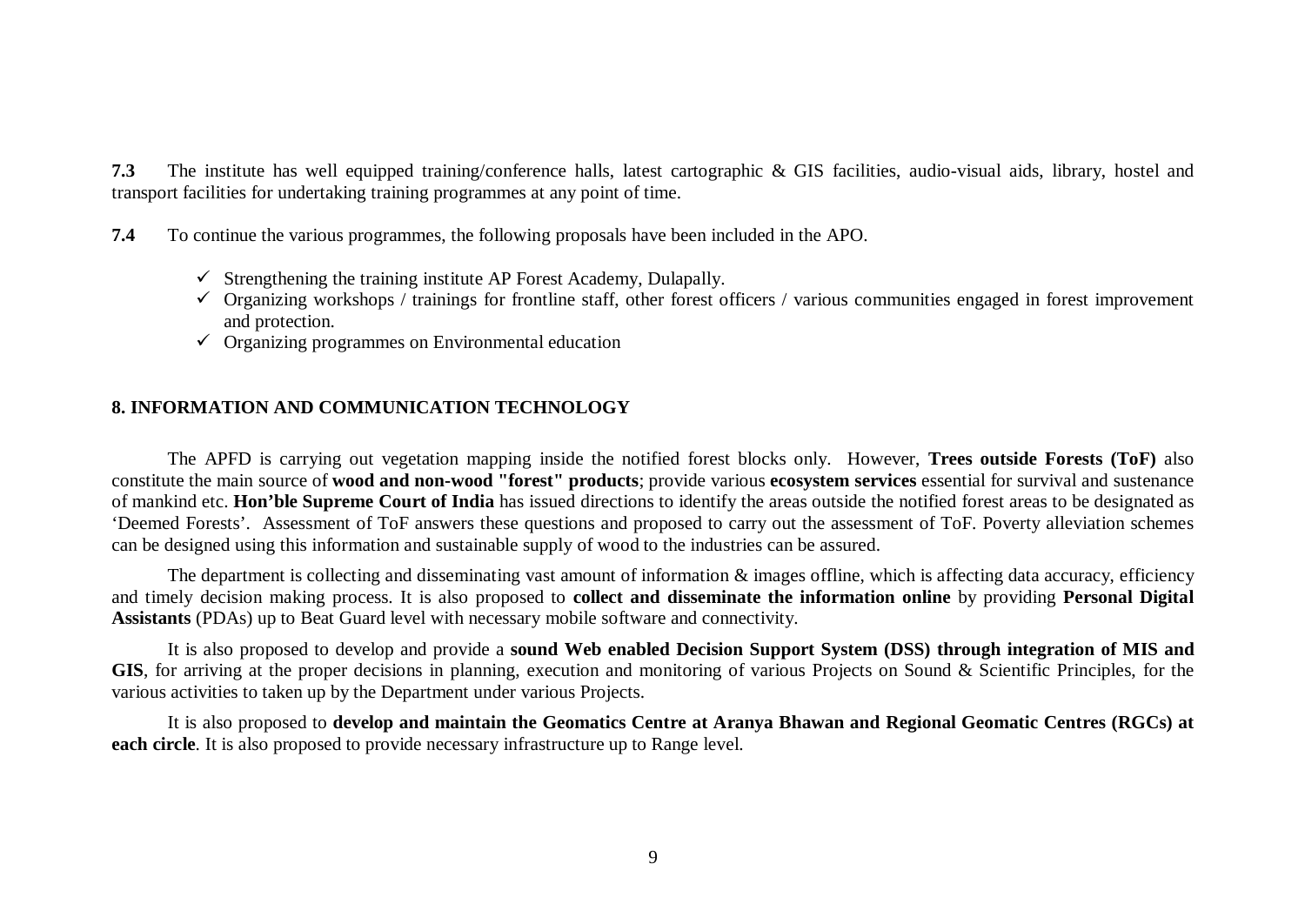*The following activities are proposed under this component:*

- 1. Vegetation Classification and vegetation cover change monitoring.
- 2. Forest type mapping.
- 3. Refining the Site Suitability Maps for Water Harvesting Structures.
- 4. Refining Fire Risk Zonation maps.
- 5. Forest Inventory for estimation of growing stock and biomass (carbon).
- 6. Integration of MIS & GIS and Development of web enabled DSS.
- 7. Providing inputs to revision of Working Plans

## **9. INFRASTRUCTURE DEVELOPMENT AND MAINTENANCE**

**9.1** The forestry sector traditionally suffers from inadequate budgetary support. The sector was once treated as Revenue earning department. But, with the depletion of forests, there is growing concern for conservation and preservation of existing forests. Many a times this concern is not always matched by the budgetary support for the sector due to priorities of the governments and their ways and means position. Invariably, even though the budget may be available for carrying out forestry developmental activities but there is hardly any financial support for infrastructure development of the department. It is felt that sufficient and adequate infrastructure is essential to meet the challenges being faced by the department in protection and management of forest.

**9.2** The significance of this issue has been highlighted by the GOI by incorporating it in overarching objectives and core principles of the STATE CAMPA guidelines. The guidelines in para 5 provide that "The amount received by STATE CAMPA will also be utilized for providing residential accommodation to the field staff and necessary machines and equipments to them. These include appropriate arrangement for their conveyance during inspections and protection duty. **In short, the department would be modernized to protect and regenerate the forests and wildlife habitat.**

### **9.3 Following activities are proposed under this component:**

 $\checkmark$  Officers and frontline staff residential building construction in a phased manner. This year construction of (155) nos. quarters is proposed for frontline staff and (30) nos. at State Headquarters.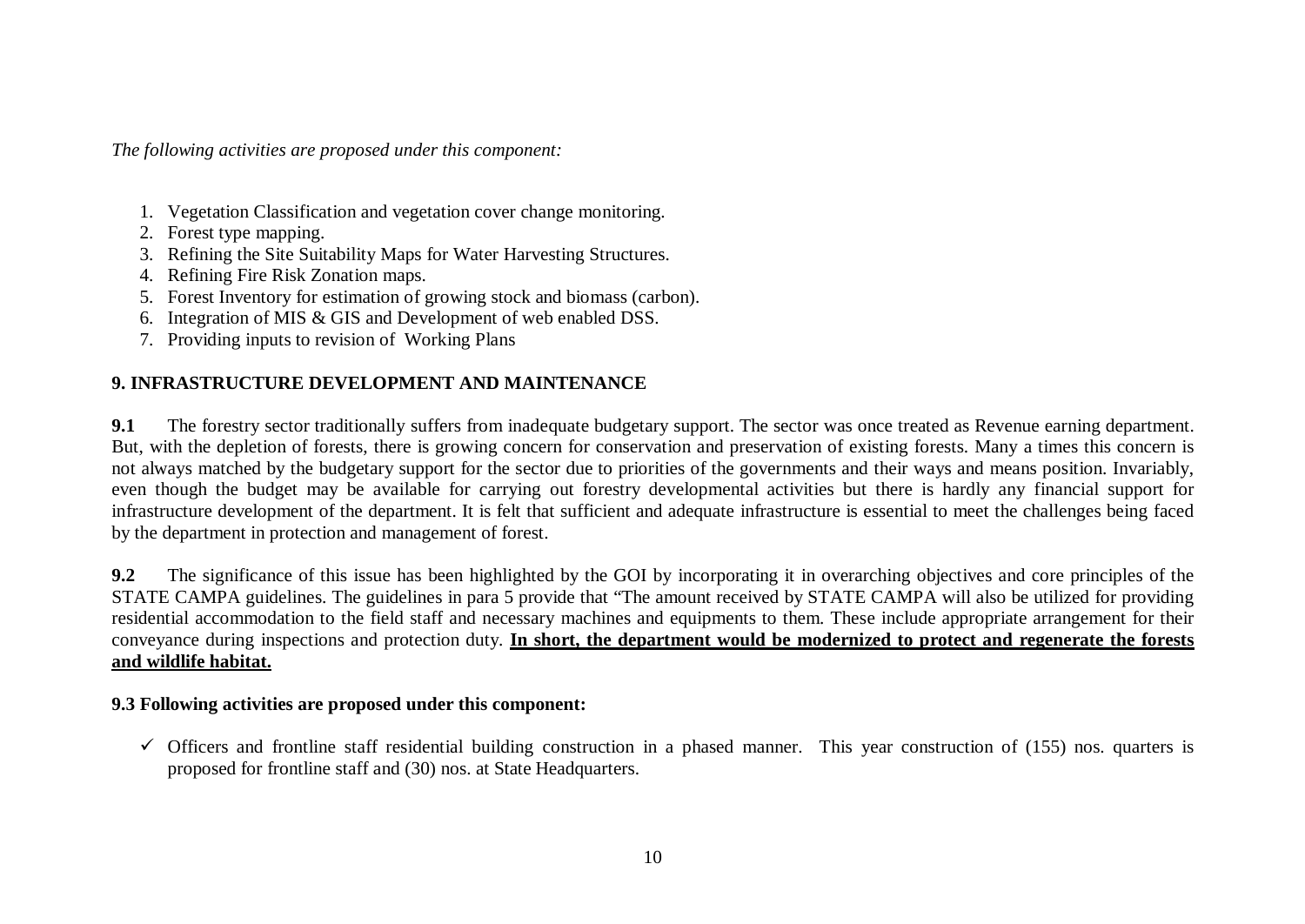- $\checkmark$  Office and residential building maintenance, rents, rates and taxes.
- $\checkmark$  Maintenance of vehicles
- $\checkmark$  Maintenance of computers, xerox and other machineries

## **9.4 OFFICE SUPPORT**

In addition to the activities provided in para 8.3 above, following office support activities are also proposed in the APO for effective and proper maintenance of offices and implementation of various schemes.

- $\checkmark$  Contractual technical and other staff for office support
- $\checkmark$  POL Charges
- $\checkmark$  AMC charges
- $\checkmark$  Electricity and water charges
- $\checkmark$  Telephone and cell phone charges
- $\checkmark$  Office stationery and other miscellaneous expenses.

## **10. COMPENSATORY AFFORESTATION:**

This component includes raising of plantations, nurseries and maintenance of plantations in the land given in lieu of forest land diverted for non-forestry purpose under four sub-components viz., Compensatory Afforestation (CA); Addl./Penal CA; Safety Zone and Biodiversity.

### **11. IMPLEMENTING MECHANISM**

The Forest Department will be the implementing agency. The works will be executed through the departmental personnel.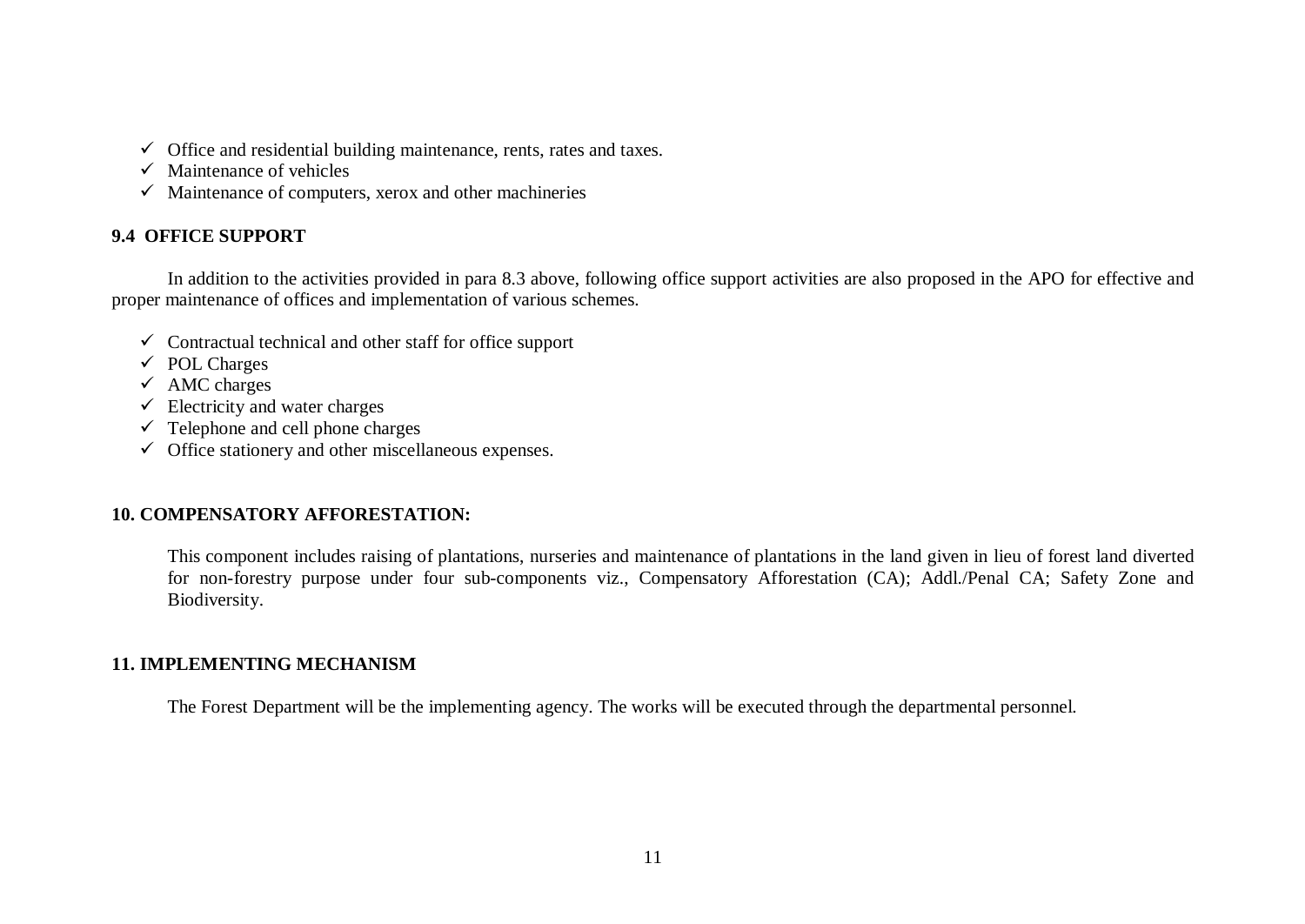# **COMMITTED WORKS UNDER CAMPA – CA and NPV FOR THE YEAR 2010-11**

| <b>Components</b>                                                                        | Amt. for the year<br>2010-11 |
|------------------------------------------------------------------------------------------|------------------------------|
|                                                                                          | (Rs. in lakhs)               |
| <b>CA Component</b>                                                                      |                              |
| CA                                                                                       | 307.879                      |
| Addl.CA / Penal CA                                                                       | 11.054                       |
| <b>Safety Zone</b>                                                                       | 37.387                       |
| <b>Biodiversity</b>                                                                      | 1002.69                      |
| <b>Total for CA</b>                                                                      | 1359.010                     |
| <b>NPV Component</b>                                                                     |                              |
| Procurement of jeeps (340) nos.                                                          | 1700.000                     |
| Infrastructure Development (Upgradation of computers<br>and<br>AMC of computers)         | 55.000                       |
| <b>Biodiversity Conservation</b>                                                         | 413.000                      |
| Research and Development (Strengthening of research stations at<br>Tirupati and Nellore) | 7.000                        |
| <b>Capacity Building</b>                                                                 | 4.786                        |
| <b>Total for NPV</b>                                                                     | 2179.786                     |
| <b>TOTAL</b>                                                                             | 3538.796                     |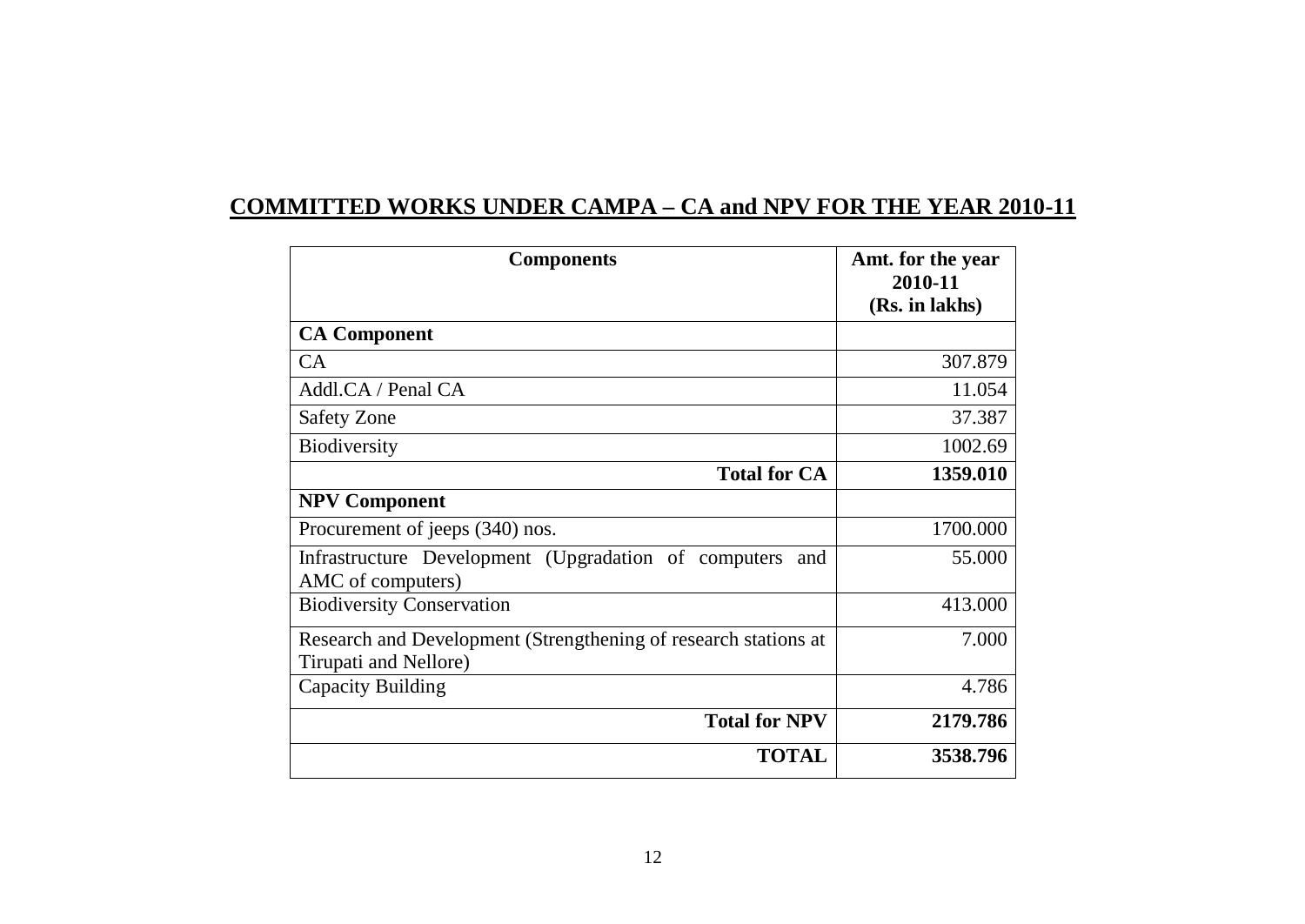## **CATEGORY WISE REQUIREMENT OF FUNDS UNDER CAMPA – CA FOR THE YEAR 2010-11**

|                |                                                            |          | (Rs. in Lakhs)     |
|----------------|------------------------------------------------------------|----------|--------------------|
| S.No.          | <b>Name of the Scheme</b>                                  | Phy.     | <b>Fin. Outlay</b> |
| 1              | <b>CA</b>                                                  | 2897.268 | 1495.847           |
| $\overline{2}$ | <b>Addl. CA/ Penal CA</b>                                  | 349.825  | 115.828            |
| 3              | <b>Safety Zone</b>                                         | 121.673  | 163.256            |
| $\overline{4}$ | <b>Extraction of Tree Growth for diverted forest areas</b> | LS       | 100.00             |
|                | <b>Grand Total</b>                                         |          | 1874.931           |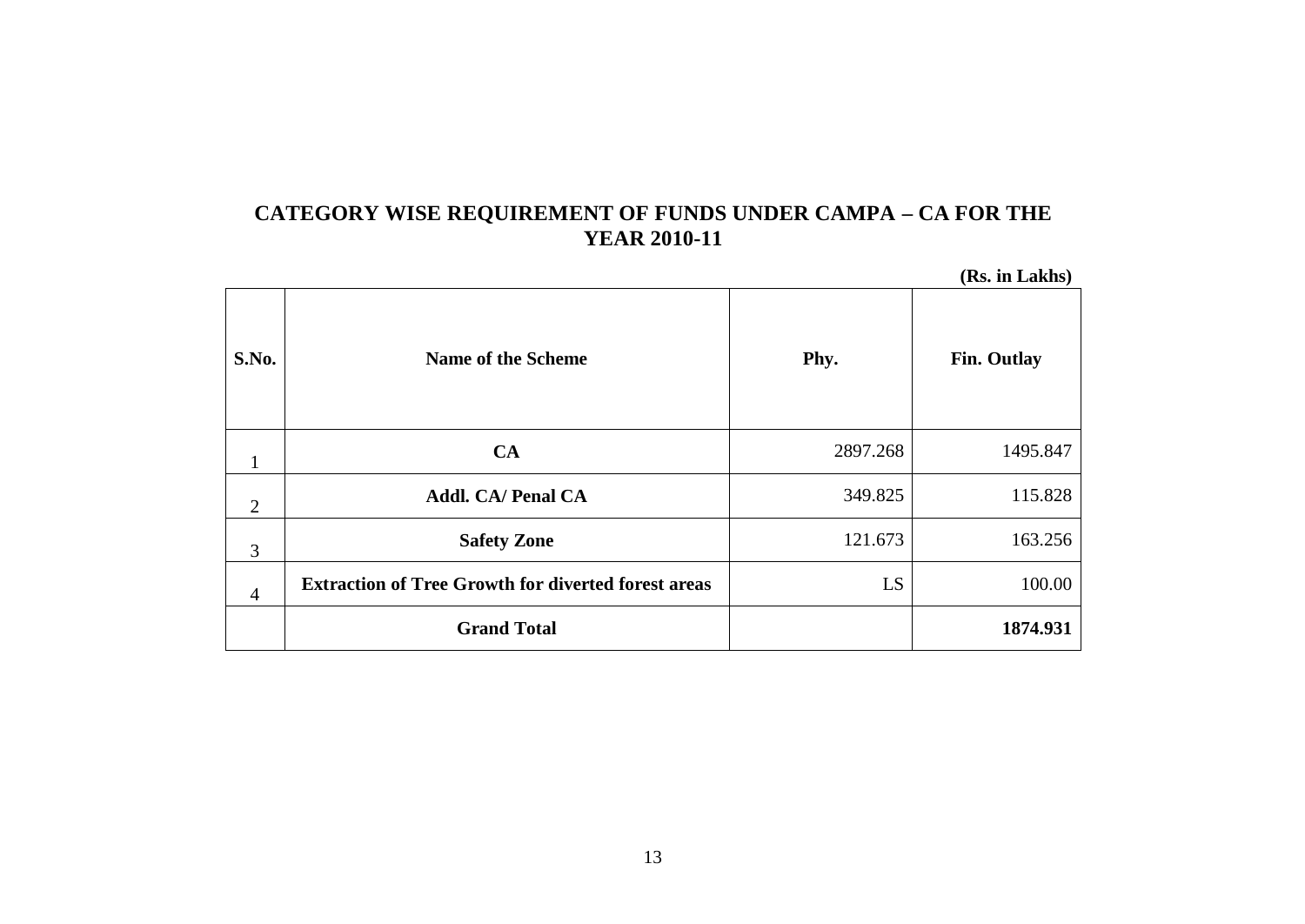# **ABSTRACT**

# **Annual Plan of Operations for Net Present Value for the year 2010-11**

| Sl. No.        | <b>Component</b>                                | Total Amt. for 2010-11 |
|----------------|-------------------------------------------------|------------------------|
|                | <b>Natural Forest Management</b>                | 1273.000               |
| 2              | Forest & Wildlife Management                    | 3612.000               |
| 3              | <b>Forest Fire Management</b>                   | 400.000                |
| $\overline{4}$ | <b>Biodiversity Conservation</b>                | 1310.000               |
| 5              | Eco-tourism                                     | 300.000                |
| 6              | Research & Development                          | 296.000                |
| 7              | Capacity Building                               | 510.000                |
| 8              | <b>Information and Communication Technology</b> | 300.000                |
| 9              | Infrastructure Development & Maintenance        | 3460.354               |
|                | <b>TOTAL</b>                                    | 11461.354              |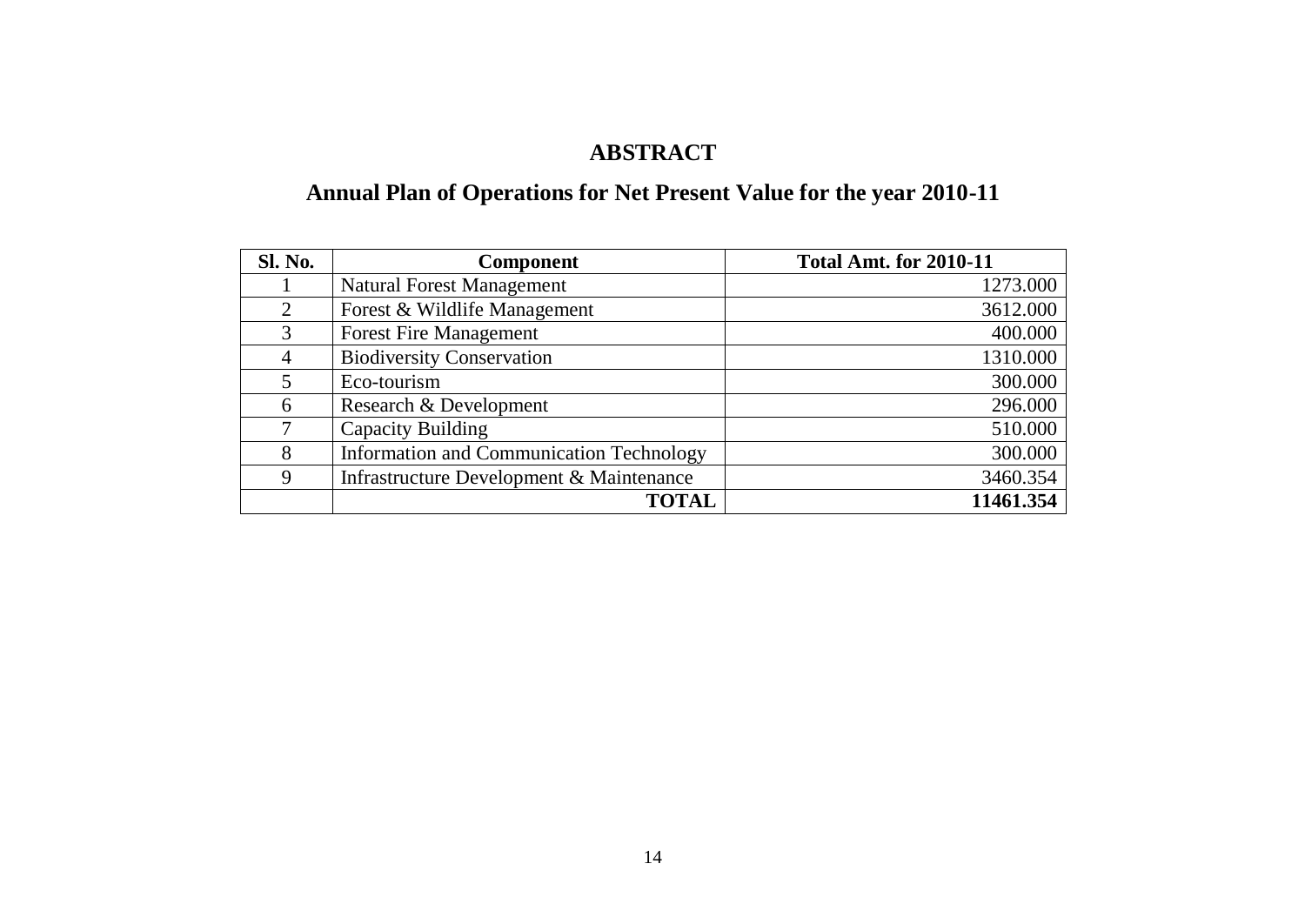|  |  |  |  | <b>NATURAL FOREST MANAGEMENT FOR THE YEAR 2010-11</b> |
|--|--|--|--|-------------------------------------------------------|
|--|--|--|--|-------------------------------------------------------|

| <b>Components</b>                                                                                                                                                      | <b>Unit Cost</b><br>$(Rs.$ in<br>lakhs) | Quantity/<br><b>Units</b><br>(ha.) | <b>Total Amt. for the</b><br>year 2010-11<br>(Rs. in lakhs) |
|------------------------------------------------------------------------------------------------------------------------------------------------------------------------|-----------------------------------------|------------------------------------|-------------------------------------------------------------|
| Management of existing teak plantations including<br>cultural<br>operations, thinning and tending of coppice shoots                                                    | 0.04                                    | 3000 ha.                           | 120.00                                                      |
| Management and improvement of Natural Bamboo Forest including<br>cleaning and decongestion                                                                             | 0.035                                   | 5714 ha                            | 200.00                                                      |
| Artificial regeneration                                                                                                                                                |                                         |                                    |                                                             |
| Advance operation for teak plantations to be raised in 2011<br>planting season                                                                                         | 0.20                                    | 1000 ha.                           | 200.00                                                      |
| Advance operations for clonal eucalyptus to be raised in 2011<br>planting season                                                                                       | 0.37                                    | 1500 ha.                           | 555.00                                                      |
| Advance operations for red sanders plantations to be raised in<br>2011 planting season                                                                                 | 0.20                                    | 200 ha.                            | 40.00                                                       |
| Raising of clonal eucalyptus / causarina / silver oak plantations<br>$\bullet$<br>(semi mechanical method) including advance operations for<br>planting in 2010 season | 0.51                                    | 310 ha.                            | 158.00                                                      |
| <b>Total</b>                                                                                                                                                           |                                         |                                    | 1273.00                                                     |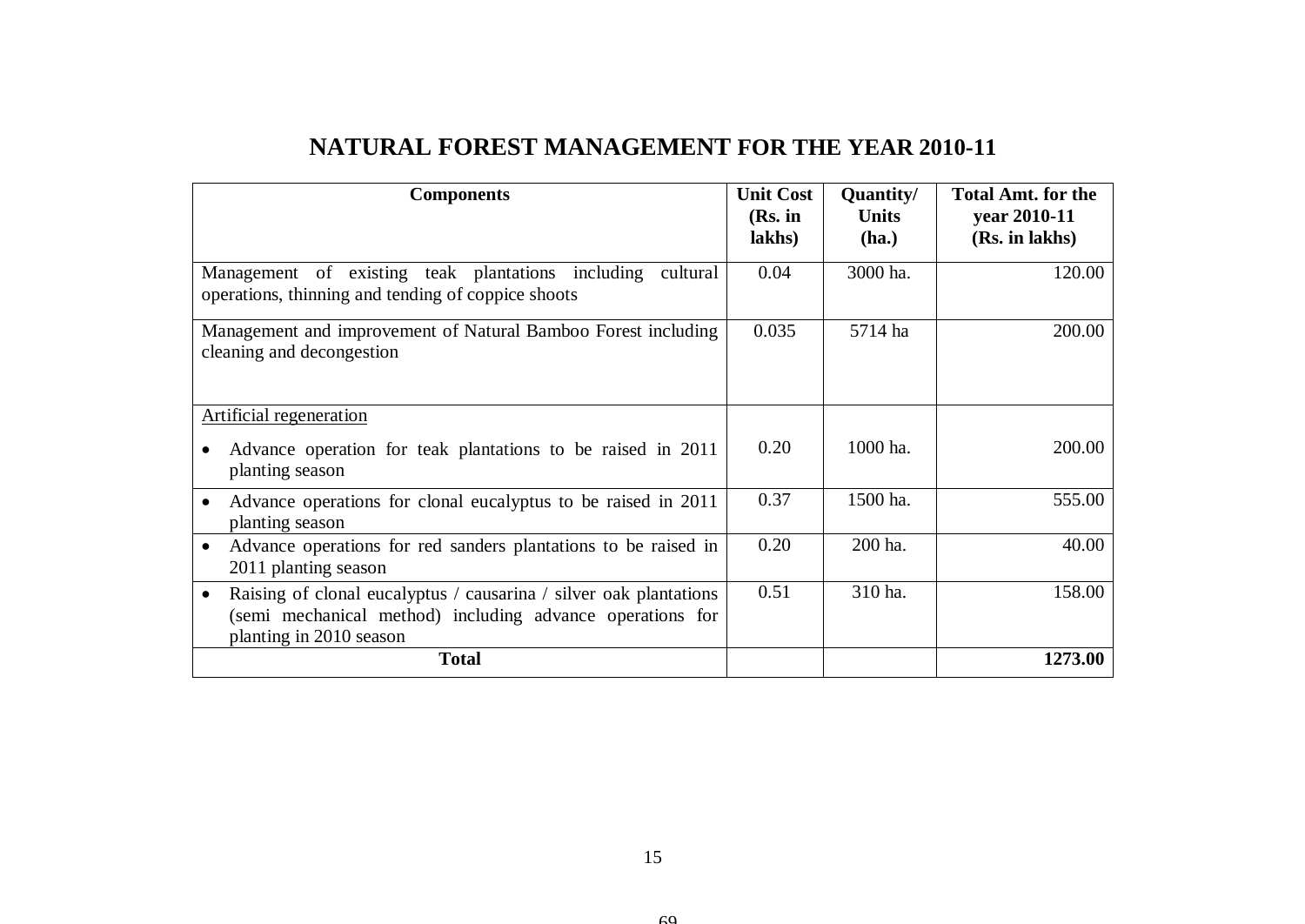## **FOREST AND WILDLIFE PROTECTION FOR THE YEAR 2010-11**

| SI.<br>No. | <b>Activity</b>                                                                                                                                        | <b>Unit Cost</b><br>(Rs. in lakhs) | Quantity /<br>unit $(Nos.)$ | <b>Total Amt.</b><br>(Rs. in lakhs) |
|------------|--------------------------------------------------------------------------------------------------------------------------------------------------------|------------------------------------|-----------------------------|-------------------------------------|
| 1.         | Establishment and maintenance of base camps in vulnerable forest areas<br>$(5 \text{ trials} \text{ helps } \textcircled{2} \text{ } 4000 \text{ pm})$ | 3.30                               | 175                         | 577.500                             |
| 2.         | Establishment and maintenance of Strike forces / Antipoaching squad<br>with Local helpers (5 protection watcher $@$ Rs.4000 pm per person)             | 4.50                               | 75                          | 337.500                             |
| 3.         | Establishment and maintenance of Police parties (5 persons per party)                                                                                  | 17.88                              | 36                          | 643.680                             |
| 4.         | Establishment and maintenance of forest check posts                                                                                                    | 1.00                               | 155                         | 155.000                             |
| 5.         | Seizures safe guarding, feeding of accused, conduct of raids, etc.                                                                                     | LS                                 |                             | 27.000                              |
| 6.         | Hire Charges for vehicles / boats for territorial ranges and sub-divisions                                                                             | 2.05                               | 100                         | 205.000                             |
| 7.         | Fuel charges and repairs for Dept. vehicles                                                                                                            | 0.75                               | 340                         | 255.000                             |
| 8.         | Repairs and maintenance of forest roads & tracks, erection of barriers,<br>watch towers and strengthening of check posts                               | LS                                 |                             | 50.000                              |
| 9.         | Construction of protection wall for urban forest blocks                                                                                                | 22.30                              | 31 kms                      | 699.720                             |
| 10.        | Legal charges and charges to legal consultants                                                                                                         | 0.10                               | 54 divs                     | 5.400                               |
| 11.        | Organizing Martyr's day and service medal function                                                                                                     | LS                                 |                             | 5.400                               |
| 12.        | Wages for drivers @ Rs.6000/- pm                                                                                                                       | 0.72                               | 340                         | 244.800                             |
| 13.        | Providing accidental / death insurance cover for protection staff                                                                                      | LS                                 |                             | 100.000                             |
| 14.        | Communication charges to FSOs / FBOs / ABOs @ Rs.500 pm                                                                                                | 0.06                               | 5100                        | 306.000                             |
|            | <b>Grand</b> total                                                                                                                                     |                                    |                             | 3612.000                            |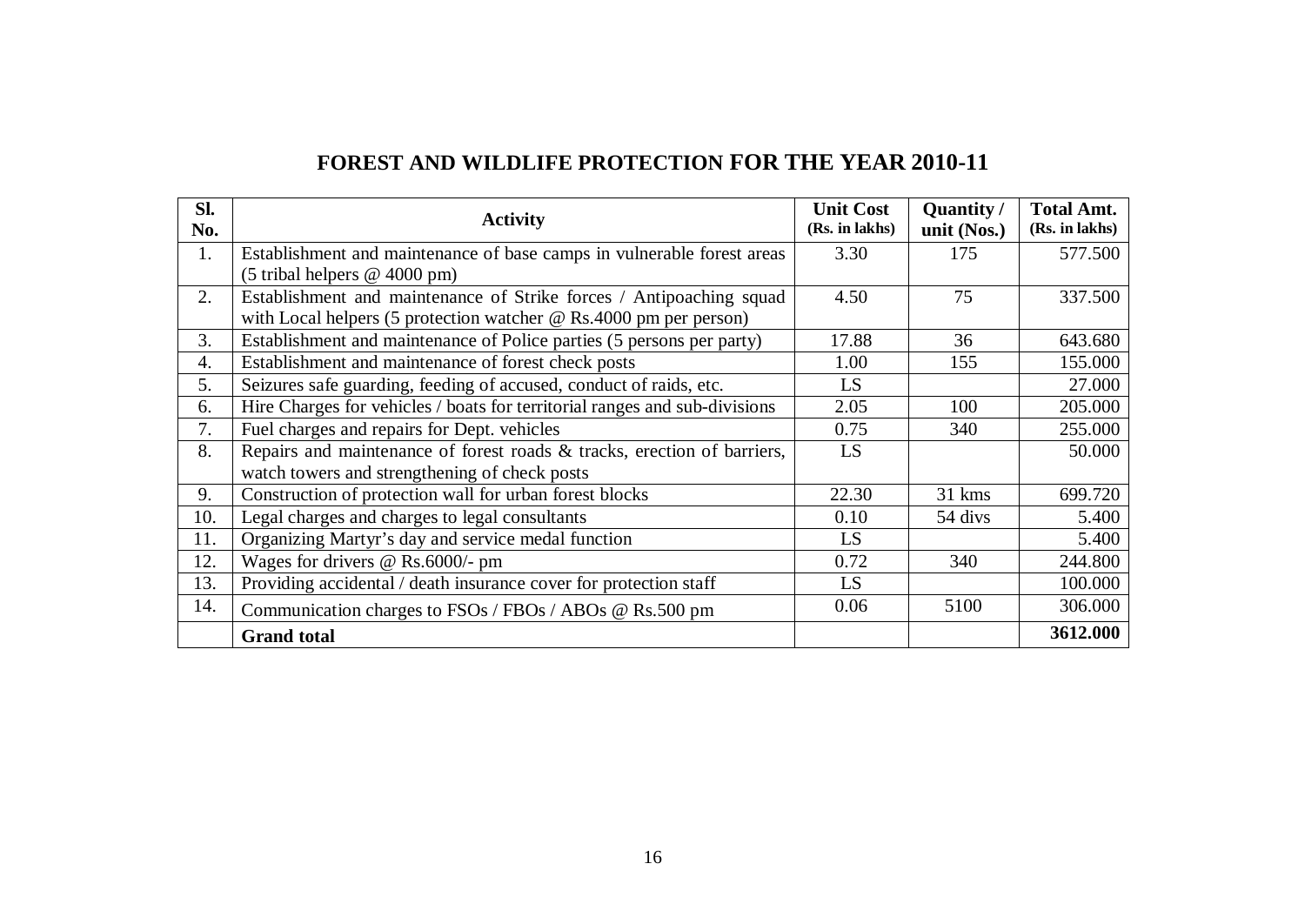| <b>Base Camps</b>                                  |                                            |                     |
|----------------------------------------------------|--------------------------------------------|---------------------|
| Wages                                              | 5 x 4000 x 12 mons.                        | 2.400               |
| Food                                               | 5 @ Rs.45 for 30 days for 12 mons.         | 0.810               |
| Uniform and miscellaneous expenditure              | LS                                         | 0.100               |
| <b>Sub-Total</b>                                   |                                            | 3.310 or 3.30 lakhs |
| <b>Strike force</b>                                |                                            |                     |
| Hiring of vehicle                                  | Rs.17,000 pm for 12 mons.                  | 2.040               |
| Wages                                              | 5 x 4000 x 12 mons.                        | 2.400               |
| Miscellaneous                                      |                                            | 0.060               |
| <b>Sub-Total</b>                                   |                                            | 4.500               |
| <b>Check posts</b>                                 |                                            |                     |
| Wages                                              | 2 x 4000 x 12 mons.                        | 0.960               |
| Maintenance of check posts                         | LS                                         | 0.040               |
| <b>Sub-Total</b>                                   |                                            | 1.000               |
| <b>Police parties</b>                              |                                            |                     |
| Food                                               | 5 @ Rs.60 for 30 days for 12 mons.         | 1.080               |
| <b>Salaries</b>                                    | Rs.16.8 lakhs per each party of (1) head   | 16.800              |
| (40% hike in PRC is added to last year estimation) | constable and (4) constables               |                     |
| <b>Sub-Total</b>                                   |                                            | 17.880              |
| Seizures safe guarding, feeding of accused,        | Rs.0.50 lakh for each division             | 0.500               |
| conduct of raids, etc.                             |                                            |                     |
| Salvaging felled timber / offence timber           | Rs.1.00 lakhs per each division            | 1.000               |
| <b>Hiring of vehicle</b>                           | Rs.17,000 pm for 12 mons.                  | 2.040               |
| <b>Fuel charges</b>                                | Rs.0.75 each vehicle in a year             | 0.750               |
| <b>Legal charges</b>                               | Rs.10,000 per each division                | 0.100               |
| Organizing martyr's day                            | Rs.40,000 per each circle and Rs.1.00 lakh |                     |
|                                                    | for Hyderabad circle                       |                     |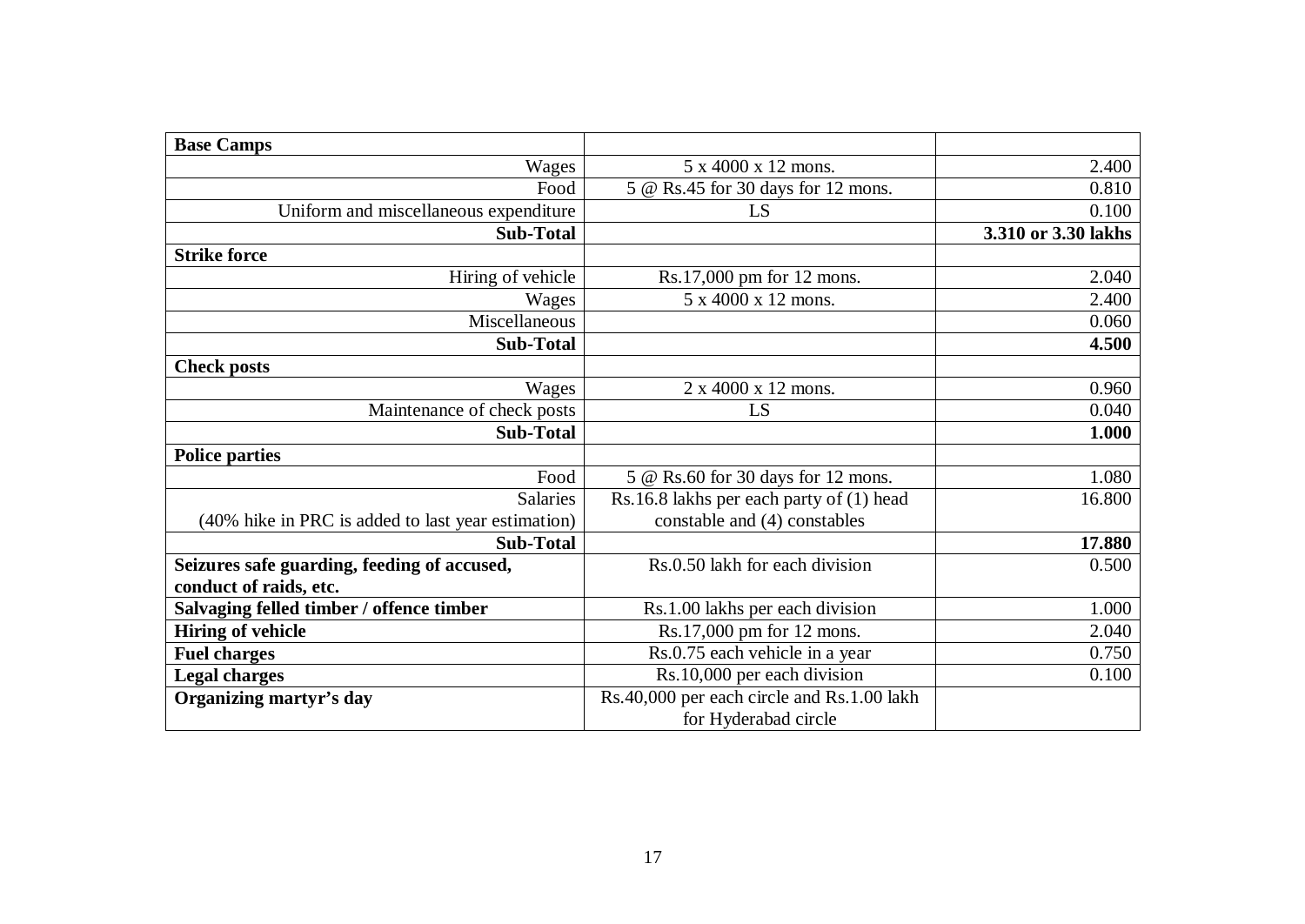| <b>FOREST FIRE MANAGEMENT FOR THE YEAR 2010-11</b> |  |
|----------------------------------------------------|--|
|----------------------------------------------------|--|

| SI.<br>No.     | <b>Components</b>                                                                                                                                       | Unit<br>Cost | Quantity/<br><b>Units</b> | <b>Total Amt. for</b><br>the year 2010-11<br>(Rs. in lakhs) |
|----------------|---------------------------------------------------------------------------------------------------------------------------------------------------------|--------------|---------------------------|-------------------------------------------------------------|
| $\mathbf{1}$   | Creation of new fire lines (Old fire lines which<br>are not maintained since 5 years)                                                                   | 0.06         | 2000 kms                  | 120.000                                                     |
| $\overline{2}$ | Maintenance of existing fire lines & control<br>burning along extraction / briddle paths                                                                | 0.03         | 4000 kms                  | 120.000                                                     |
| 3              | Fire watchers (for 4 months in a year during fire<br>season)                                                                                            | 0.16         | 600                       | 96.000                                                      |
| 4              | Construction of fire watch towers (areas in<br>highly vulnerable to fire risk)                                                                          | 2.00         | 18 nos.                   | 36.000                                                      |
| 5 <sup>5</sup> | Procurement of fire extinguishing equipments                                                                                                            | 0.20         | 54 divs.                  | 10.080                                                      |
| 6              | organization of awareness<br>Publicity<br>and<br>campaigns and incentives to villagers in the<br>event of non-occurrence of fire in fire-prone<br>zones | 0.20         | 54 divs.                  | 10.080                                                      |
| $\overline{7}$ | Fire<br>extinguishing<br>Miscellaneous<br>such as<br>operations, etc.,                                                                                  | LS           |                           | 7.840                                                       |
|                | <b>Total</b>                                                                                                                                            |              |                           | 400.000                                                     |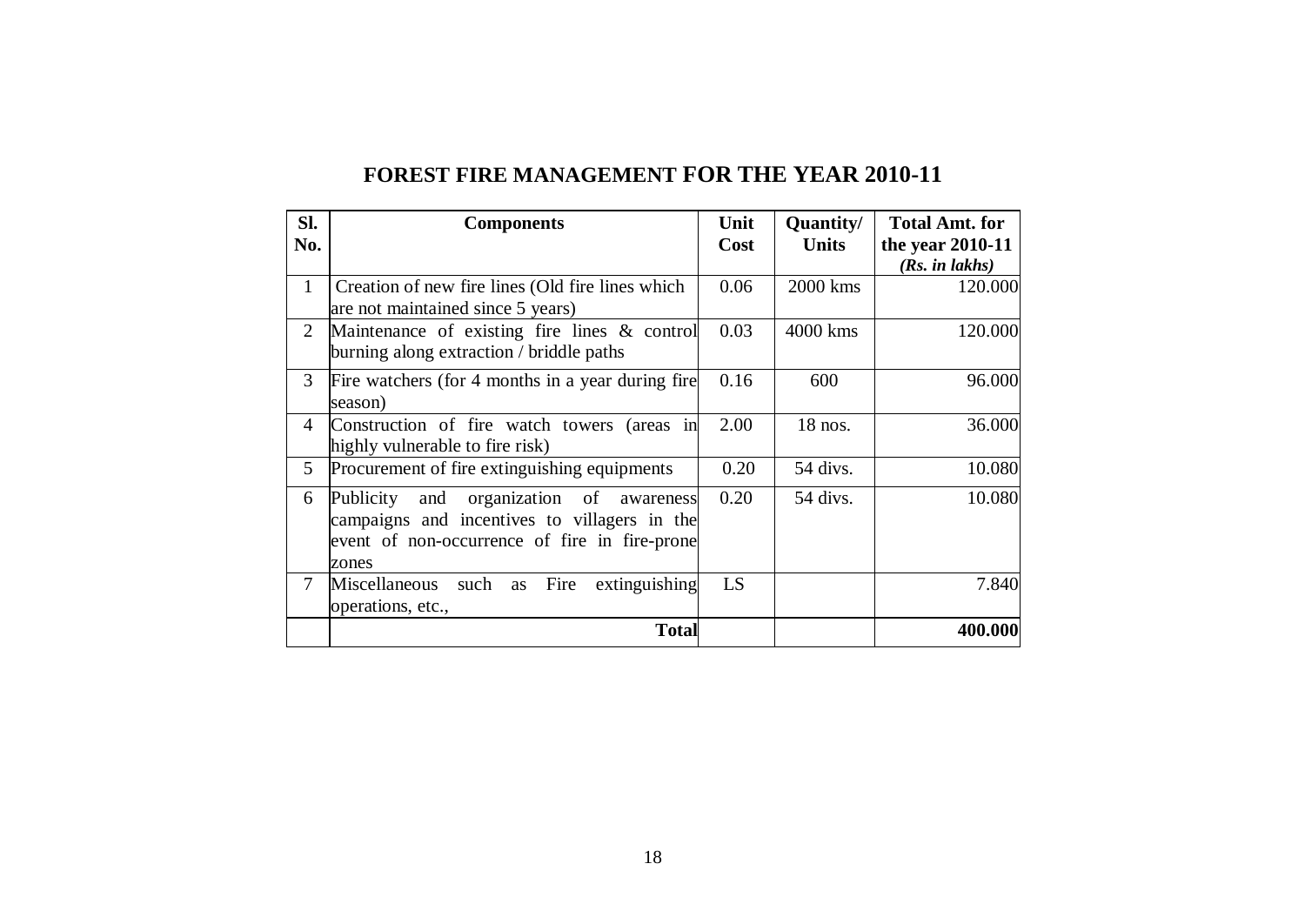| <b>Components</b>                                            | <b>Unit Cost</b> | Quantity/<br><b>Units</b> | <b>Total Amt.</b><br>for the year<br>2010-11 |
|--------------------------------------------------------------|------------------|---------------------------|----------------------------------------------|
| Wildlife habitat improvement                                 |                  | 26                        | (Rs. in lakhs)<br>716.000                    |
| Wildlife Protection and anti poaching activities             |                  | 5                         | 19.000                                       |
| Man-animal conflict reduction                                | LS               |                           | 88.000                                       |
| Wildlife research and data collection                        | LS               |                           | 55.000                                       |
| Improvement & maintenance of zoological parks                |                  | 4                         | 126.000                                      |
| Improvement & maintenance of deer parks and animal complexes |                  | 10                        | 108.000                                      |
| Development of breeding and orphanage homes                  |                  | 4                         | 60.500                                       |
| Environment Extension and Education                          | LS               |                           | 19.000                                       |
| Fringe area and Corridors development                        | LS               |                           | 67.500                                       |
| Development and management of Wildlife prominence areas      |                  | 4                         | 51.000                                       |
| <b>TOTAL</b>                                                 |                  |                           | 1310.000                                     |

## **BIODIVERSITY CONSERVATION FOR THE YEAR 2010-11**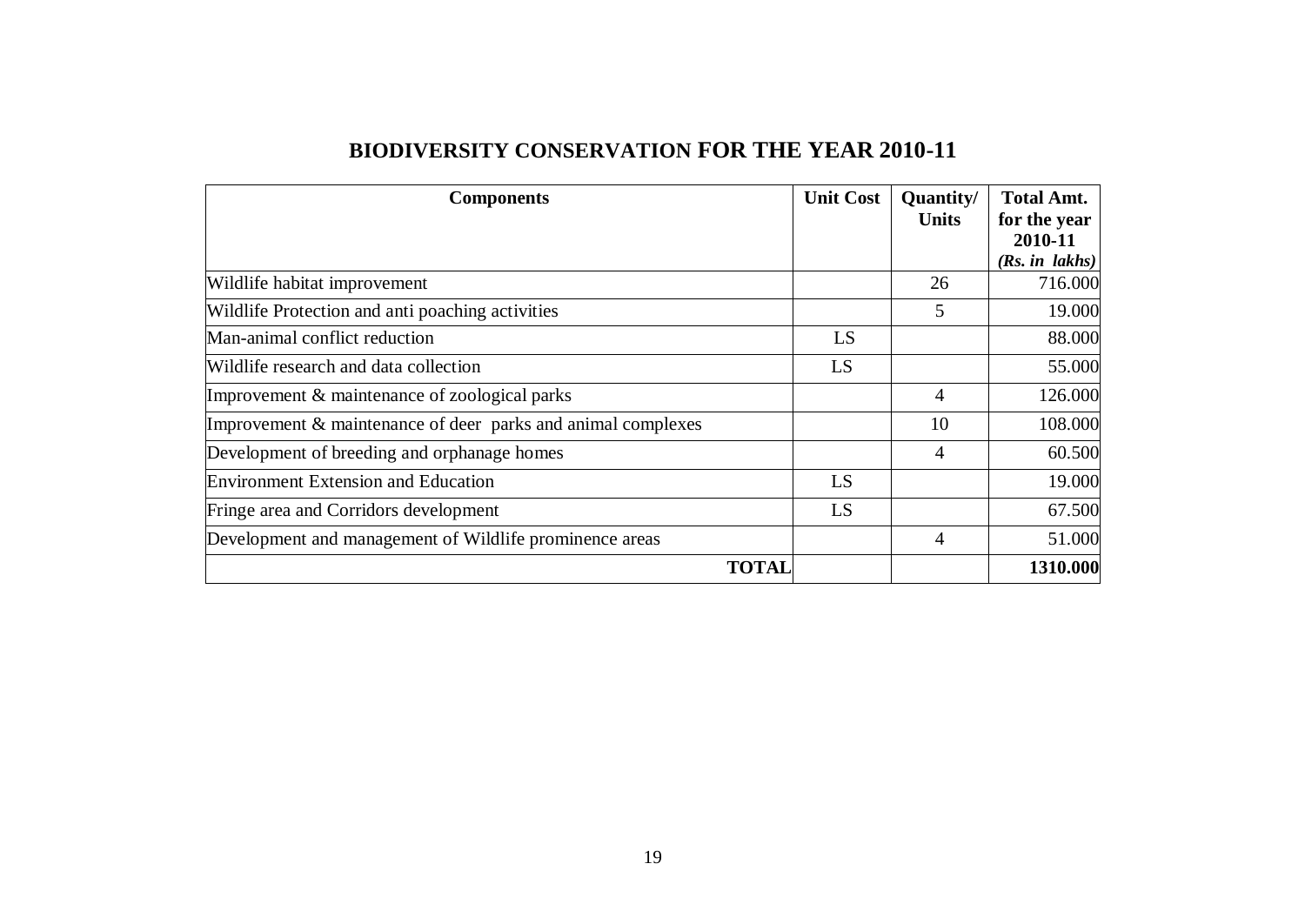## **ECOTOURISM FOR THE YEAR 2010-11**

| <b>Components</b>                                                   |    | Unit Cost   Quantity | <b>Total Amt.</b> |
|---------------------------------------------------------------------|----|----------------------|-------------------|
|                                                                     |    | <b>Units</b>         | for the year      |
|                                                                     |    |                      | 2010-11           |
|                                                                     |    |                      | (Rs. in lakhs)    |
| Ecotourism Activities in Somasila Backwaters Project, Hamsaladeevi, | LS |                      | 300.00            |
| Uppalapadu, Horsely Hills, Boyakonda, Punganoor and Nekkondi.       |    |                      |                   |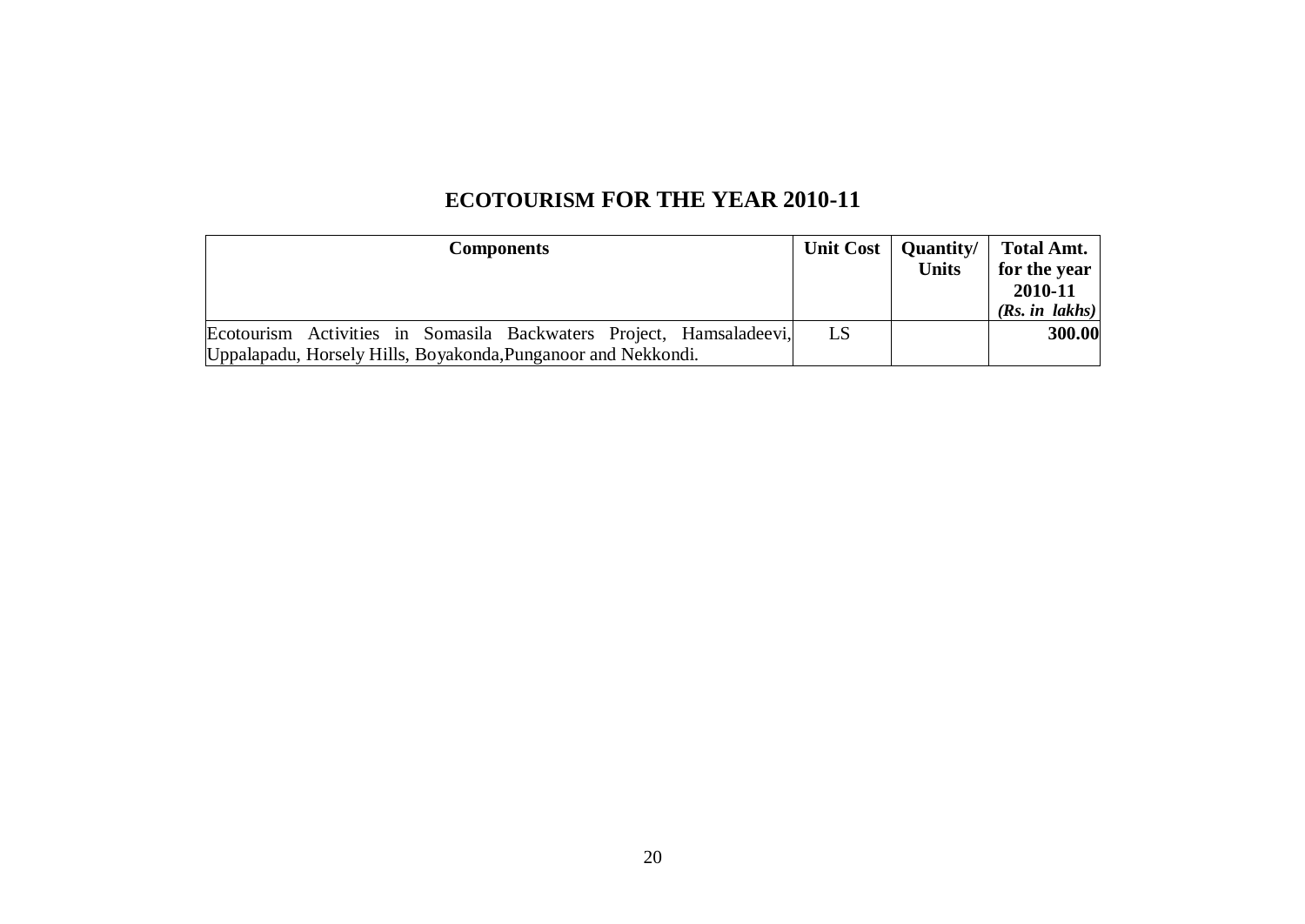| Sl.            | <b>Components</b>                                                                                                                                                                                  | <b>Unit Cost</b> | Quantity/    | <b>Total Amt. for</b> |
|----------------|----------------------------------------------------------------------------------------------------------------------------------------------------------------------------------------------------|------------------|--------------|-----------------------|
| No.            |                                                                                                                                                                                                    |                  | <b>Units</b> | the year 2010-11      |
|                |                                                                                                                                                                                                    |                  |              | (Rs. in lakhs)        |
| 1              | Strengthening of Research infrastructure                                                                                                                                                           | LS               |              | 30.000                |
| $\overline{2}$ | Procurement of machine and equipment                                                                                                                                                               | LS               |              | 7.300                 |
| 3              | Documentation and strengthening of library                                                                                                                                                         | LS               |              | 12.950                |
| 4              | Tree breeding activities                                                                                                                                                                           | LS               |              | 41.000                |
| $\mathfrak{S}$ | Clonal forestry research and domestication of<br>indigenous fast growing species                                                                                                                   | LS               |              | 10.900                |
| 6              | Seed technology and laboratory research                                                                                                                                                            | LS               |              | 72.200                |
| $\overline{7}$ | Production of bio-fertilizers, bio-pesticides and<br>teak tissue culture seedlings.                                                                                                                | LS               |              | 16.160                |
| 8              | Improvement of nursery technology                                                                                                                                                                  | LS               |              | 22.500                |
| 9              | <b>Conservation of Eastern Ghat flora</b>                                                                                                                                                          | LS.              |              | 7.500                 |
| 10             | Special research topics, collaborative research,<br>maintenance of research plots, data captury,<br>honorarium to research assistants, lab technicians,<br>lab assistants, field assistants, etc., | LS               |              | 70.720                |
| 11             | Miscellaneous such as chemicals, glass wear,<br>maintenance of seed centers, etc                                                                                                                   | LS               |              | 4.770                 |
|                | <b>TOTAL</b>                                                                                                                                                                                       |                  |              | 296.000               |

# **RESEARCH AND DEVELOPMENT FOR THE YEAR 2010-11**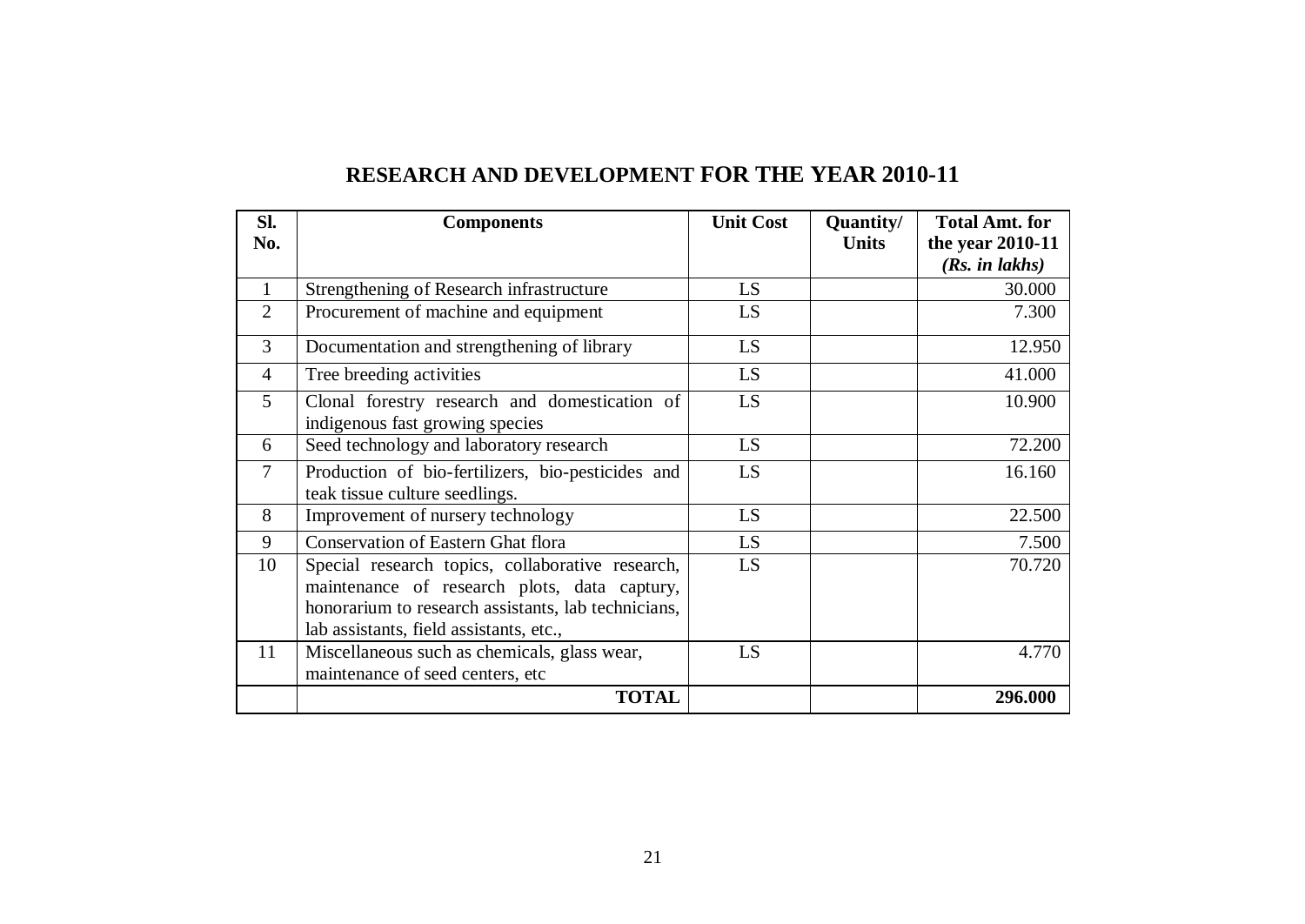## **CAPACITY BUILDING FOR THE YEAR 2010-11**

| Sl. No.        | <b>Components</b>                                  | Unit | Quantity/    | <b>Total Amt. for</b> |
|----------------|----------------------------------------------------|------|--------------|-----------------------|
|                |                                                    | Cost | <b>Units</b> | the year 2010-11      |
|                |                                                    |      |              | (Rs. in lakhs)        |
|                | Construction of hostel for frontline staff         | LS   |              | 300.000               |
| 2              | Purchase of mini buses for field visits            | LS   |              | 23.250                |
| 3              | Trainings, workshops, study tours and publications | LS   |              | 54.070                |
| $\overline{4}$ | Specialized trainings and workshops on             |      |              |                       |
|                | a. Research and development activities             | LS   |              | 10.000                |
|                | b. Biodiversity conservation                       | LS   |              | 10.000                |
|                | c. Fire fighting methods                           |      |              | 5.000                 |
|                | d. GIS                                             | LS   |              | 5.000                 |
| 5              | Maintenance of existing infrastructure             | LS   |              | 102.680               |
|                | <b>TOTAL</b>                                       |      |              | 510.000               |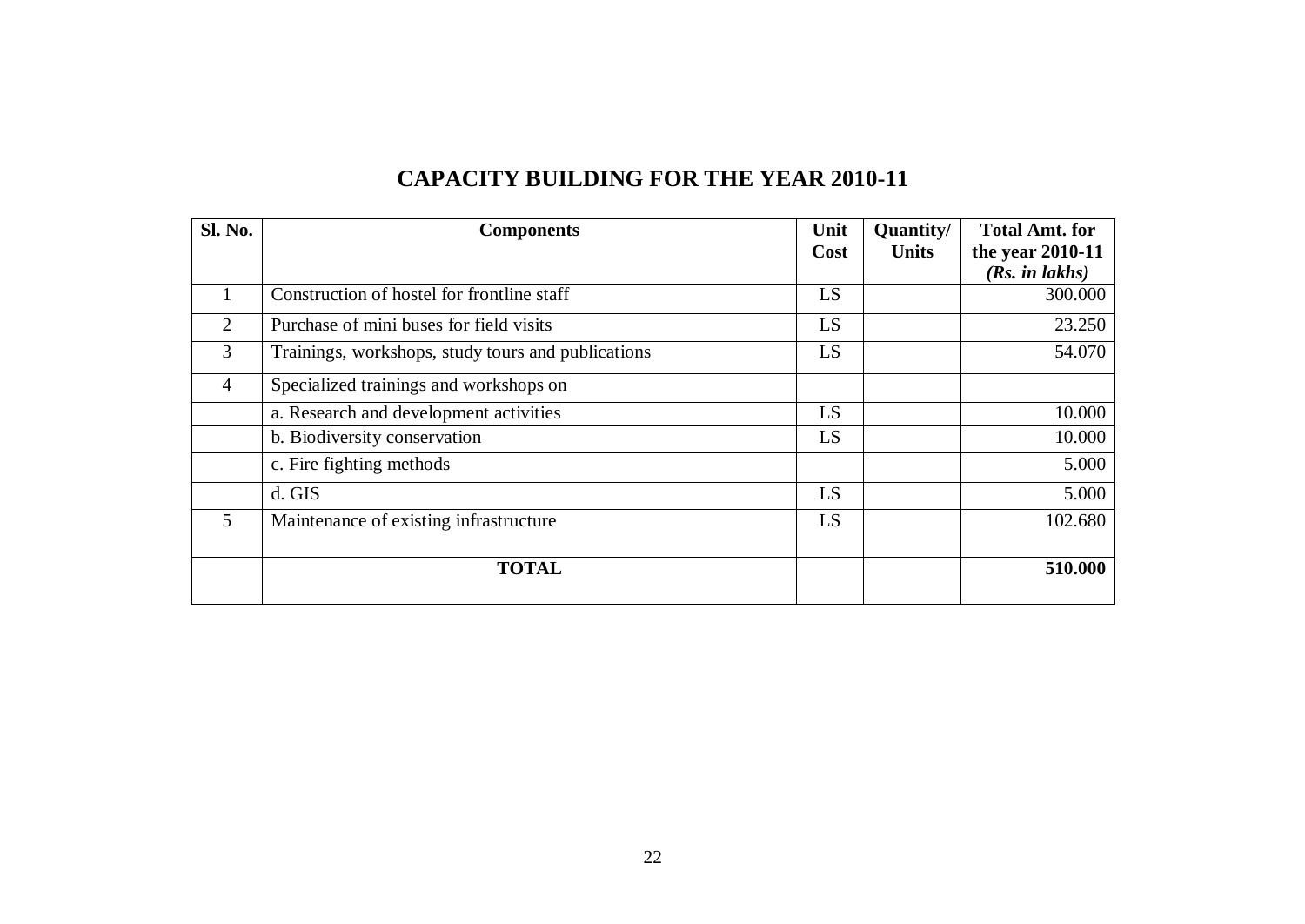# **INFORMATION AND COMMUNICATION TECHNOLOGY FOR THE YEAR 2010-11**

| <b>Sl</b><br>N <sub>0</sub> | <b>Activity</b>                                                                                                                                                                  | 2010-11         |     |         |
|-----------------------------|----------------------------------------------------------------------------------------------------------------------------------------------------------------------------------|-----------------|-----|---------|
|                             |                                                                                                                                                                                  | <b>UC</b>       | Phy | Fin     |
| 1.                          | In house Activities such as vegetation cover change monitoring inside and<br>outside forests, refining water harvesting structures maps, refining of forest<br>fires maps, etc., | LS <sub>1</sub> |     | 100.000 |
| 2.                          | Outsourcing activities such as survey of boundaries using modern<br>techniques and integration of MIS and GIS                                                                    | LS              |     | 50.000  |
| 3.                          | Improvement of Infrastructure and communication                                                                                                                                  | LS              |     | 150.000 |
|                             | <b>TOTAL</b>                                                                                                                                                                     |                 |     | 300.000 |